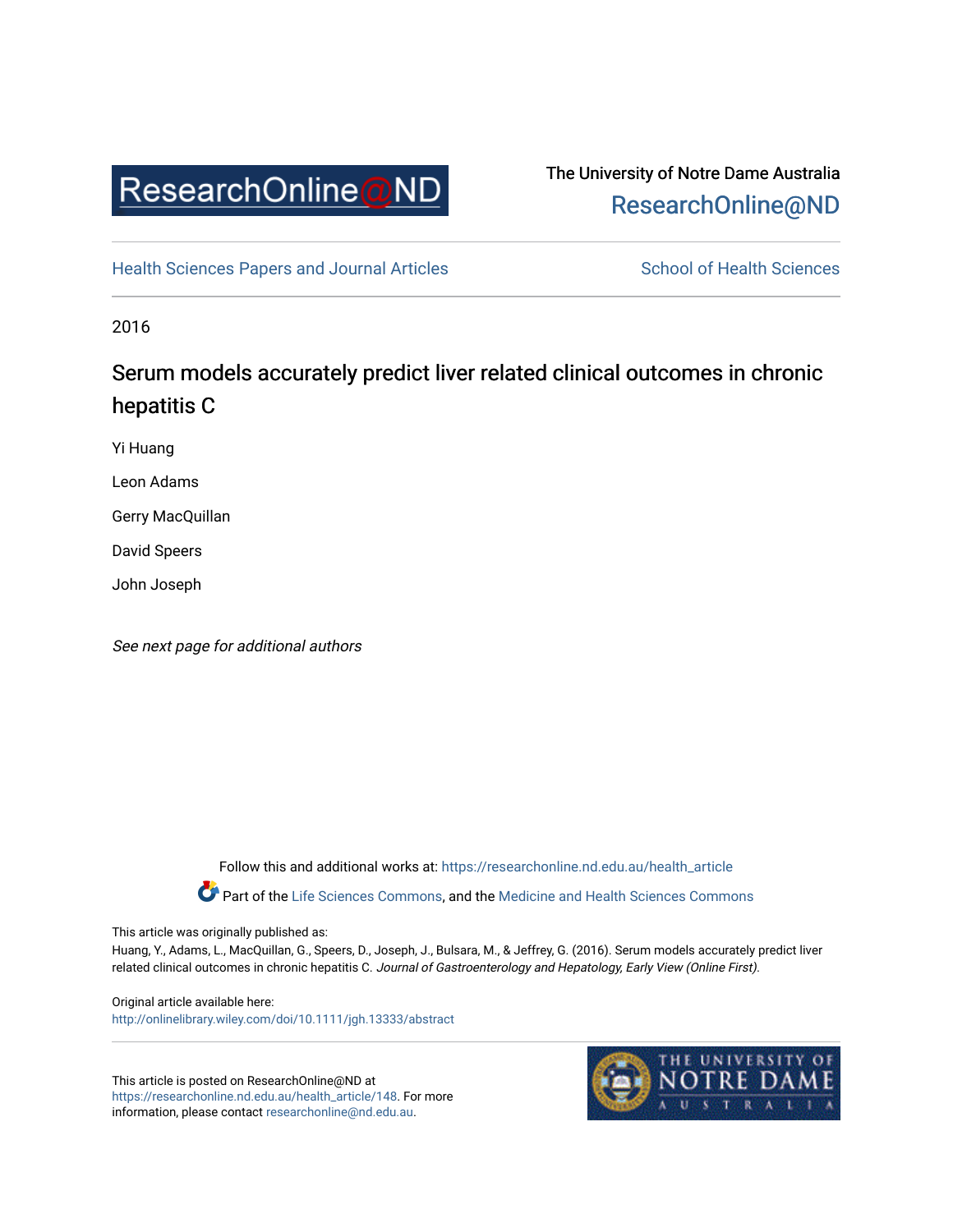## Authors

Yi Huang, Leon Adams, Gerry MacQuillan, David Speers, John Joseph, Max Bulsara, and Gary Jeffrey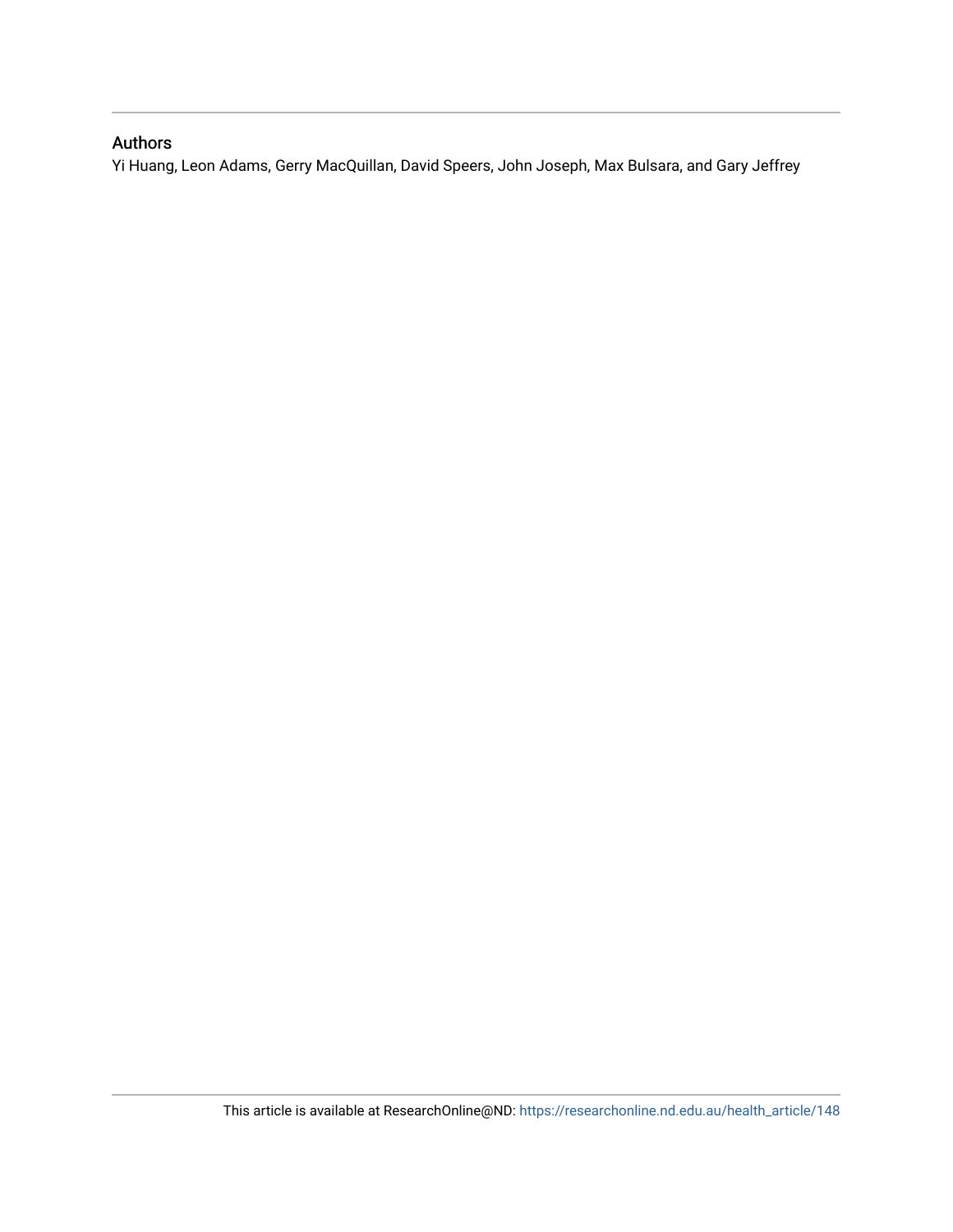This is the peer reviewed version of the following article:

Huang, Y., Adams, L., MacQuillan, G., Speers, D., Joseph, J., Bulsara, M., & Jeffrey, G. (2016) Serum models accurately predict liver related clinical outcomes in chronic hepatitis C. *Journal of Gastroenterology and Hepatology*, Early View (Online First). doi:10.111/jgh.13333

which has been published in final form at <http://onlinelibrary.wiley.com/doi/10.1111/jgh.13333/abstract>

This article may be used for non-commercial purposes in accordance with Wiley Terms and Conditions for self-archiving.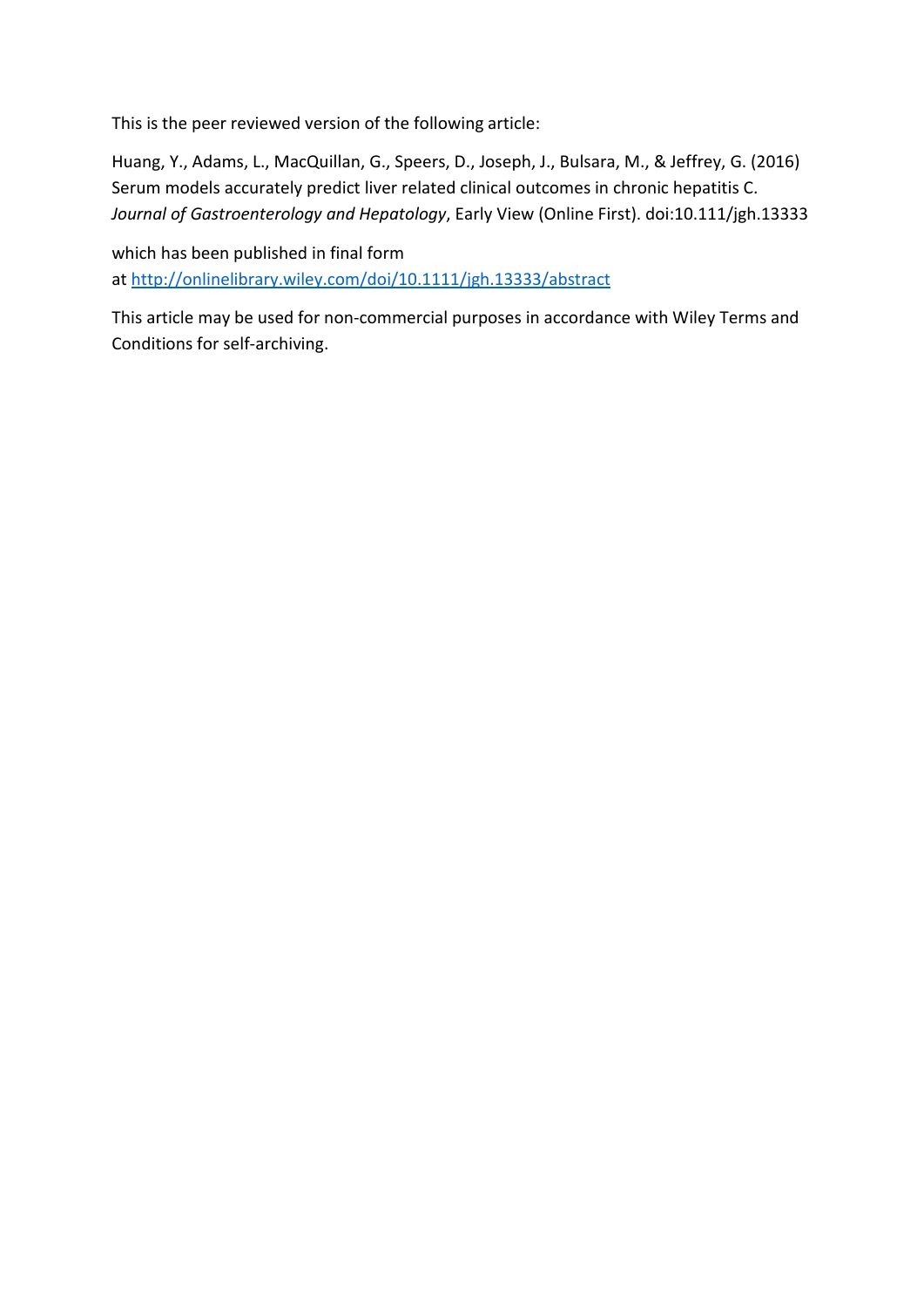### **Serum models accurately predict liver related clinical outcomes in chronic hepatitis C**

Yi Huang<sup>1,2</sup>, Leon A Adams<sup>1,2</sup>, Gerry MacQuillan<sup>1,2</sup>, David Speers<sup>1,3</sup>, John Joseph<sup>4</sup>, Max Bulsara<sup>5</sup>, Gary P Jeffrey<sup>1,2</sup>

1. School of Medicine and Pharmacology, University of Western Australia, Perth, Australia. 2. Department of Gastroenterology and Hepatology, Sir Charles Gairdner Hospital, Perth, Australia. 3. Department of Microbiology, PathWest Laboratory Medicine, QEII Medical Centre, Perth, Australia. 4. Department of Biochemistry, PathWest Laboratory Medicine, QEII Medical Centre, Perth, Australia. 5. Institute of Health and Rehabilitation Research, University of Notre Dame, Perth, Australia.

### **Contact information:**

Prof Gary P Jeffrey MB BS, MD, FRACP, FRCP

Address: School of Medicine and Pharmacology, University of Western Australia, 5<sup>th</sup> Floor, Harry Perkins Institute of Medical Research, 6 Verdun Street, Nedlands, 6009.

Email: gary.jeffrey@uwa.edu.au.

Phone: +61 8 6151 0917

**Disclosures:** We declare that we have no conflict of interest.

**Funding source:** Nil

**Acknowledgements:** We thank Western Australia Data Linkage Unit for patient outcome

data extraction.

This article has been accepted for publication and undergone full peer review but has not been through the copyediting, typesetting, pagination and proofreading process which may lead to differences between this version and the Version of Record. Please cite this article as doi: 10.1111/jgh.13333

This article is protected by copyright. All rights reserved.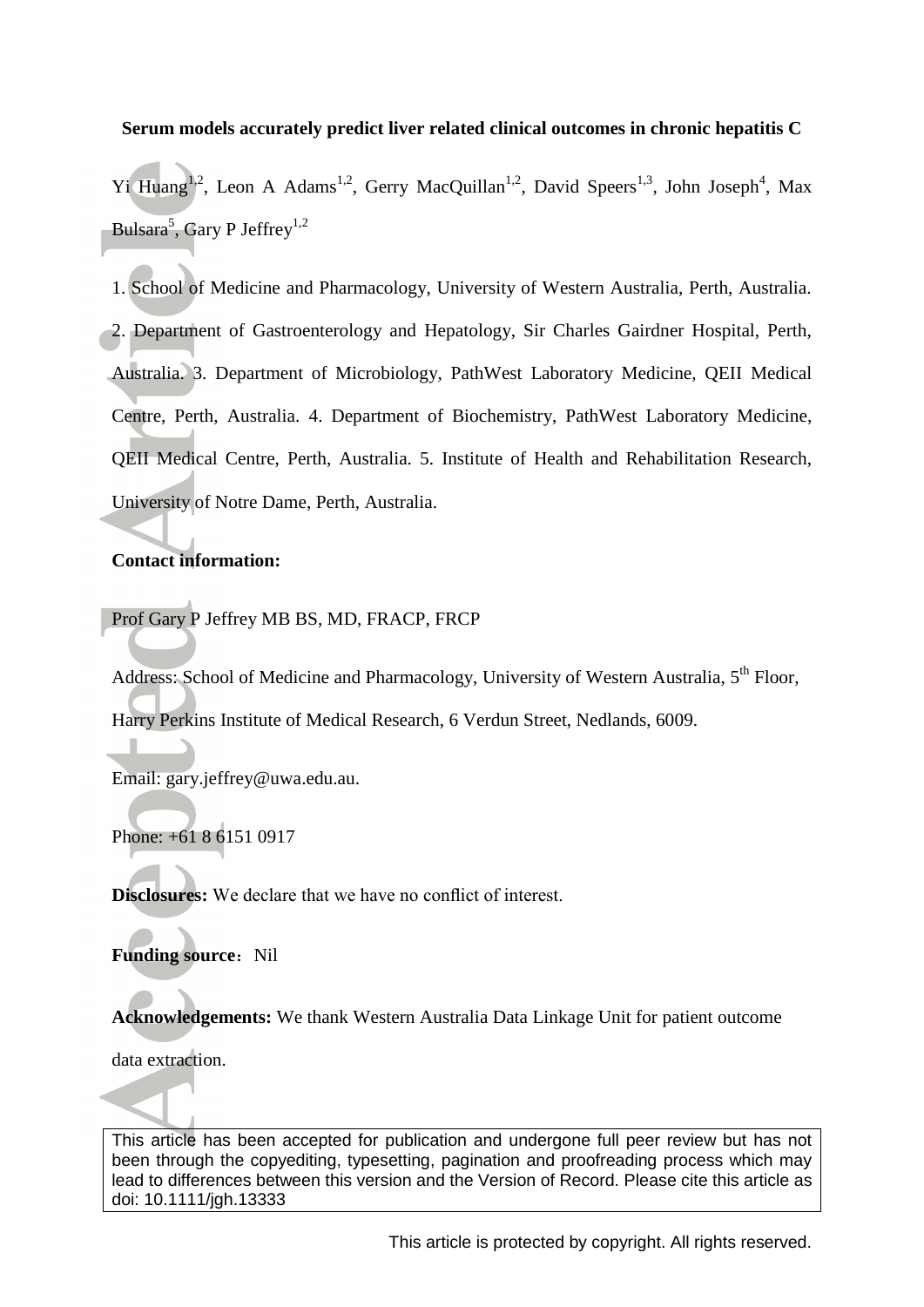# **ABSTRACT:**

**Background and Aim:** This study developed liver outcome scores in chronic hepatitis C (CHC) that directly predict liver related death, hepatocellular carcinoma (HCC) and liver decompensation.

**Methods:** 617 CHC patients were followed for a mean of six years and randomized into a training set  $(n=411)$  and a validation set  $(n=206)$ . Clinical outcomes were determined using a population based data-linkage system.

**Results:** In the training set, albumin, gamma-glutamyl transpeptidase (GGT), hyaluronic acid (HA), age and sex were in the final model to predict five year liver related death (AUROC 0.95). Two cut points (4.0, 5.5), defined three risk groups with an incidence rate for liver related death of 0.1%, 2% and 13.2% respectively (p<0.001). Albumin, GGT, HA, age and sex were used to predict five year liver decompensation (AUROC 0.90). A cut point of 4.5 gave a sensitivity of 94% and a specificity of 84% to predict five year decompensation and defined two groups with an incidence rate for decompensation of 0.2% and 5.8% respectively ( $p \le 0.001$ ). Alkaline phosphatase,  $\alpha$ 2-macroglobulin, age and sex were used to predict five year HCC occurrence (AUROC 0.95). A cut point of 8 had a sensitivity of 90% and specificity of 88% to predict five year HCC occurrence and defined two groups with an incidence rate for HCC of  $0.2\%$  and  $5.6\%$  respectively ( $p<0.001$ ). Similar results were obtained using the validation set.

**Conclusions:** All three liver outcome scores had excellent predictive accuracy and were able to stratify risk into clinical meaningful categories for CHC patients.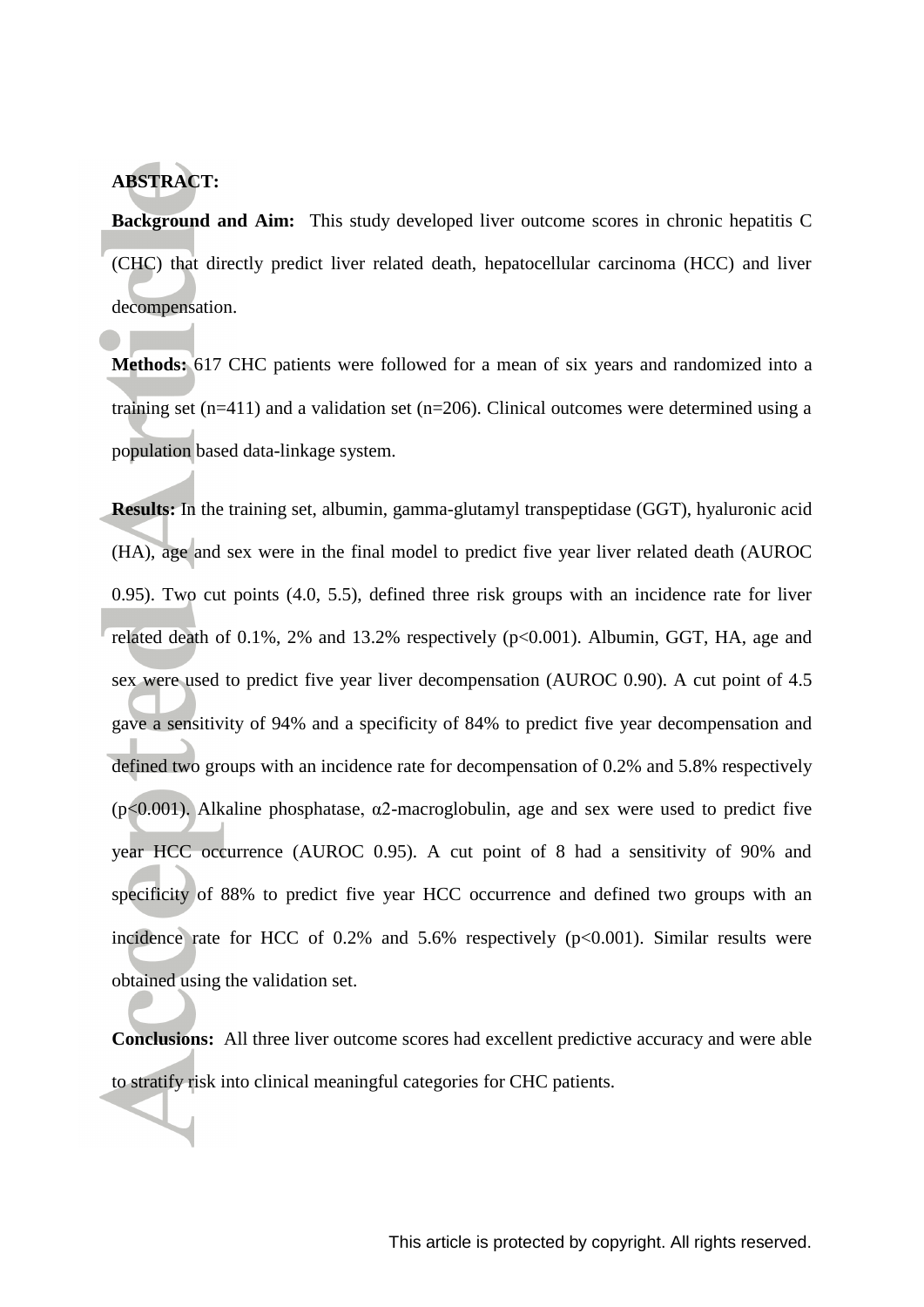**Key words:** serum model; liver related death; liver decompensation; hepatocellular carcinoma.

# **INTRODUCTION:**

Hepatitis C virus (HCV) infection affects about 180 million people worldwide and predisposes these patients to complications of cirrhosis, hepatocellular carcinoma and early death.<sup>[1](#page-15-0)</sup> Patients with chronic hepatitis C (CHC) had a three times higher risk of overall death and a 17 times higher risk of liver related death than the general population.<sup>[2,](#page-15-1)[3](#page-15-2)</sup> However, identifying those CHC patients who are at higher risk of developing liver related morbidity and mortality is problematic. This is due to the variable natural history of HCV with its prolonged and predominantly asymptomatic early phase and variable later progression. Histopathological stage of liver fibrosis has been used to stratify risk in CHC patients, but liver biopsy is an invasive procedure and has problems with sampling error and risk of serious complications. [4-6](#page-15-3)

Non-invasive clinical tests are used to predict the severity of liver fibrosis and these are serum tests and radiological tests.<sup>[7](#page-15-4)</sup> Only a few of the serum fibrosis panels have been shown to be associated with liver related clinical outcomes.<sup>[8-13](#page-15-5)</sup> Transient elastography was significantly correlated with the development of liver decompensation, hepatocellular carcinoma (HCC) and death for patients with chronic liver disease.<sup>[14,](#page-16-0)[15](#page-16-1)</sup> This data suggests that non-invasive methods have the potential to predict clinical outcomes.

The potential advantages of serum liver panels that have been developed to directly predict clinical outcomes are that they will incorporate additional analytes that are not useful in predicting fibrosis but will be useful in predicting clinical end points. These additional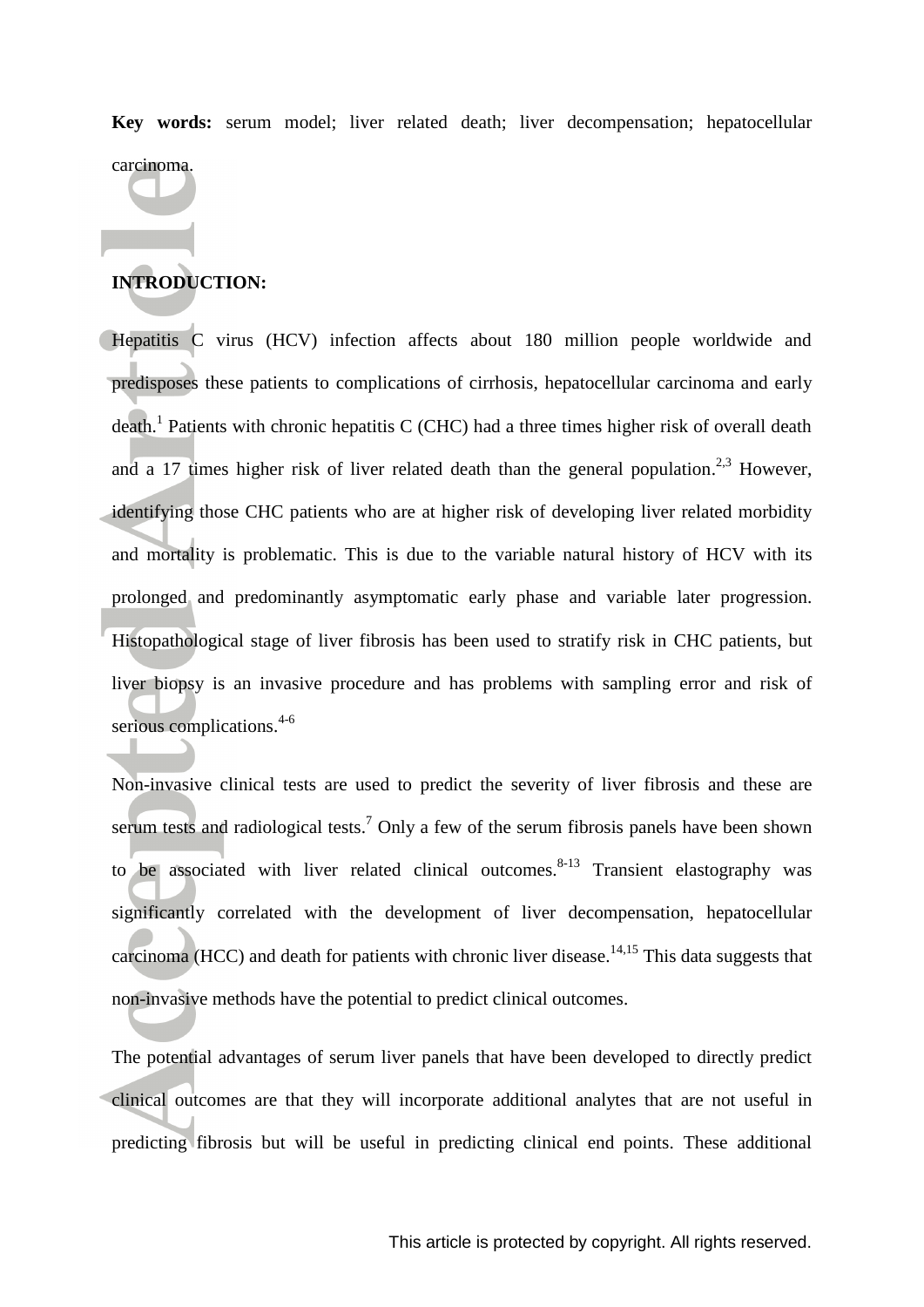analytes may be associated with other factors such as portal hypertension, coagulopathy, protein synthetic dysfunction and renal failure that are known to predict liver related outcomes. Disease specific models have been developed for primary biliary cirrhosis and primary sclerosing cholangitis.<sup>[16,](#page-17-0)[17](#page-17-1)</sup>

The aim of this study was to develop simple serum liver outcome scores that directly predict the risk of liver related death, HCC and decompensation in a large group of CHC patients who had long term clinical follow up data available. The new liver outcome scores were compared with existing serum fibrosis models.

### **METHODS:**

### **Patient recruitment:**

CHC patients who attended the outpatient HCV liver clinics at Sir Charles Gairdner Hospital from 1997 to 2012 and had a Hepascore and other routine blood tests performed were included. Sir Charles Gairdner Hospital is a tertiary referral centre for liver disease and the state liver transplantation service. CHC was defined as positive HCV RNA on two occasions greater than six months apart. Exclusion criteria included co-infection with hepatitis B or HIV; hemochromatosis, α1-antitrypsin deficiency, Wilson disease or autoimmune liver disease; previous liver transplantation; and episodes of liver decompensation and HCC before enrolment. The study was approved by the Sir Charles Gairdner Hospital Human Research Ethics Committee and the Western Australia Department of Health Human Research Ethics Committee.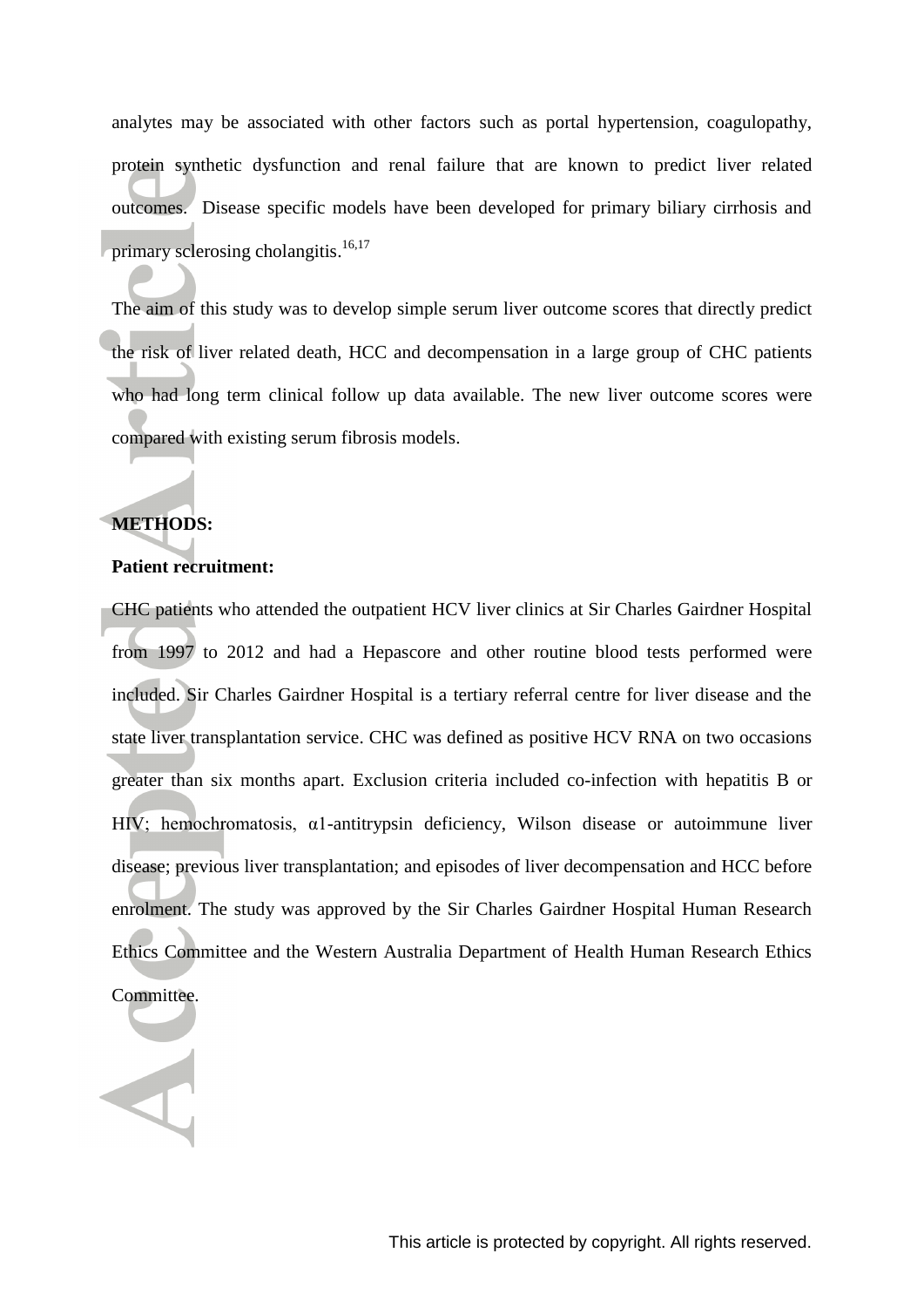#### **Candidate serum markers:**

Twelve serum markers were analysed and these included: hyaluronic acid (HA), bilirubin, gamma-glutamyl transpeptidase (GGT), α2-macroglobulin, alanine aminotransferase (ALT), aspartate aminotransferase (AST), platelet count, prothrombin time, international normalized ratio (INR), alkaline phosphatase (ALP), creatinine and albumin. Bilirubin, AST, ALT, GGT, ALP and albumin were measured on an automated biochemistry analyser (Hitachi 917, Roche Diagnostics). HA (Wako, Germany) and  $\alpha$ 2-macroglobulin (Dako, USA) are performed on a fully automated chemistry analyser (Olympus AU2700, Beckman). All analyses were performed at a central laboratory, PathWest Laboratory Medicine, Perth.

Hepascore was calculated as y/ (1-y); where y= exp [-4.185818 - (0.0249  $*$  Age) + (0.7464  $*$ Sex) + (1.0039 \*  $\alpha$ 2-macroglobulin (g/l)) + (0.0302 \* HA (ug/l)) + (0.0691 \* bilirubin (umol/l))  $\sim$  (0.0012 \* GGT(IU/l))].<sup>[21](#page-17-2)</sup> The APRI was calculated as AST(U/L) /upper normal \* 100/platelet count (109/L).<sup>[22](#page-17-3)</sup> The Lok index was calculated as  $y/(1-y)$ ; where  $y=$  exp [-5.56 -0.0089 \* platelet  $(10^3/\text{mm}^3)$  +1.26 \* AST/ALT +5.27 \* INR].<sup>[23](#page-18-0)</sup> The FIB-4 was calculated as age (years) \*AST (U/L) /((platelets  $(10^{9}/L)$  \*  $(ALT (U/L))^{1/2}$ ).<sup>[24](#page-18-1)</sup>

### **Clinical outcomes:**

Long term follow up of patients was obtained from the Western Australian Data Linkage Unit. This population-based data linkage system links health related datasets including the state cancer register, the state hospital morbidity database and the state mortality records.<sup>[25](#page-18-2)</sup> The Hospital Morbidity Data System has 100% coverage for hospital admissions with a record linkage success rate  $>99\%$ <sup>[25](#page-18-2)</sup>. The hospital admission diagnosis and the cause of death were recorded using ICD 9 (before 1997) and ICD 10 (after 1997) classification codes.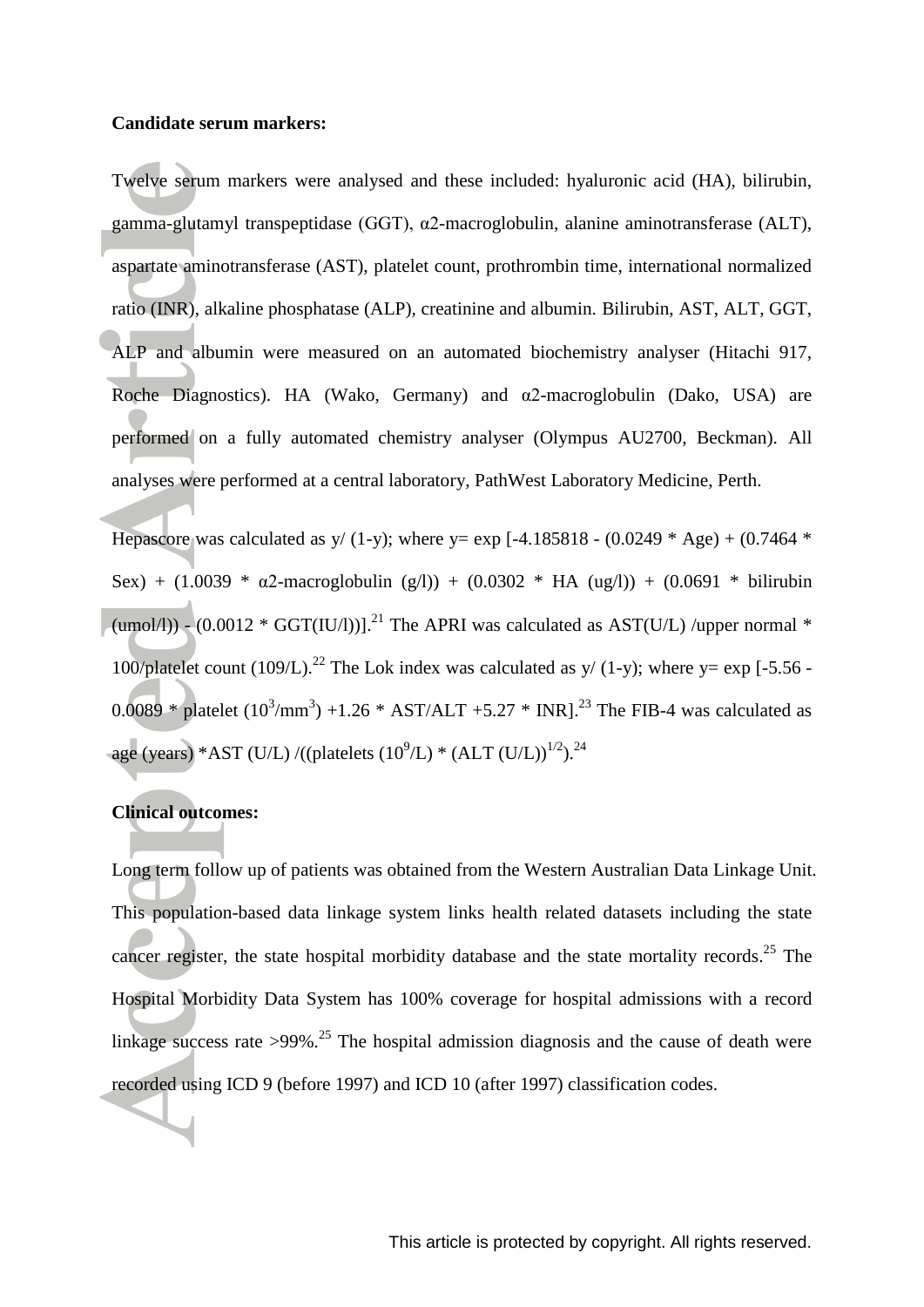The endpoints included: Liver related death (death from liver failure, variceal bleeding, HCC, liver disease was the major contributing factor) or liver transplantation; First episode of liver decompensation (ascites, hepatic encephalopathy, variceal bleeding, hepatorenal syndrome, spontaneous bacterial peritonitis); and development of HCC. Patients were followed from the day of entry to each end point or the end of study.

# **Statistical analysis:**

Patients were randomised into a training set and a validation set (2:1 ratio). Cox regression analysis was used to model survival and predict liver related death, liver decompensation and HCC respectively. The candidate variables for each model were those factors that had a significant association with each end point with p value less than 0.05 using a univariate cox model. Age and sex were also included in all models as they are known factors that could affect both survival and serum marker results. The final models were chosen using the backwards selection method. Harrell's C statistic was used to evaluate the predictive ability of models <sup>[26](#page-18-3)</sup>. ROC curve analysis was also used to test the ability of the final model to predict the risk of each clinical meaningful time point (three, five and ten years) to develop each end point and cut points were defined using Youden index. The survival probability for each risk group within the new models was calculated using Kaplan-Meier curves and a significance difference was defined with the log rank test. Area under ROC curve (AUROC) was calculated for each of the new models and this was compared with the serum fibrosis panels Hepascore, APRI, FIB-4 and Lok index. The incident rate of end points were calculated and compared using the Z test.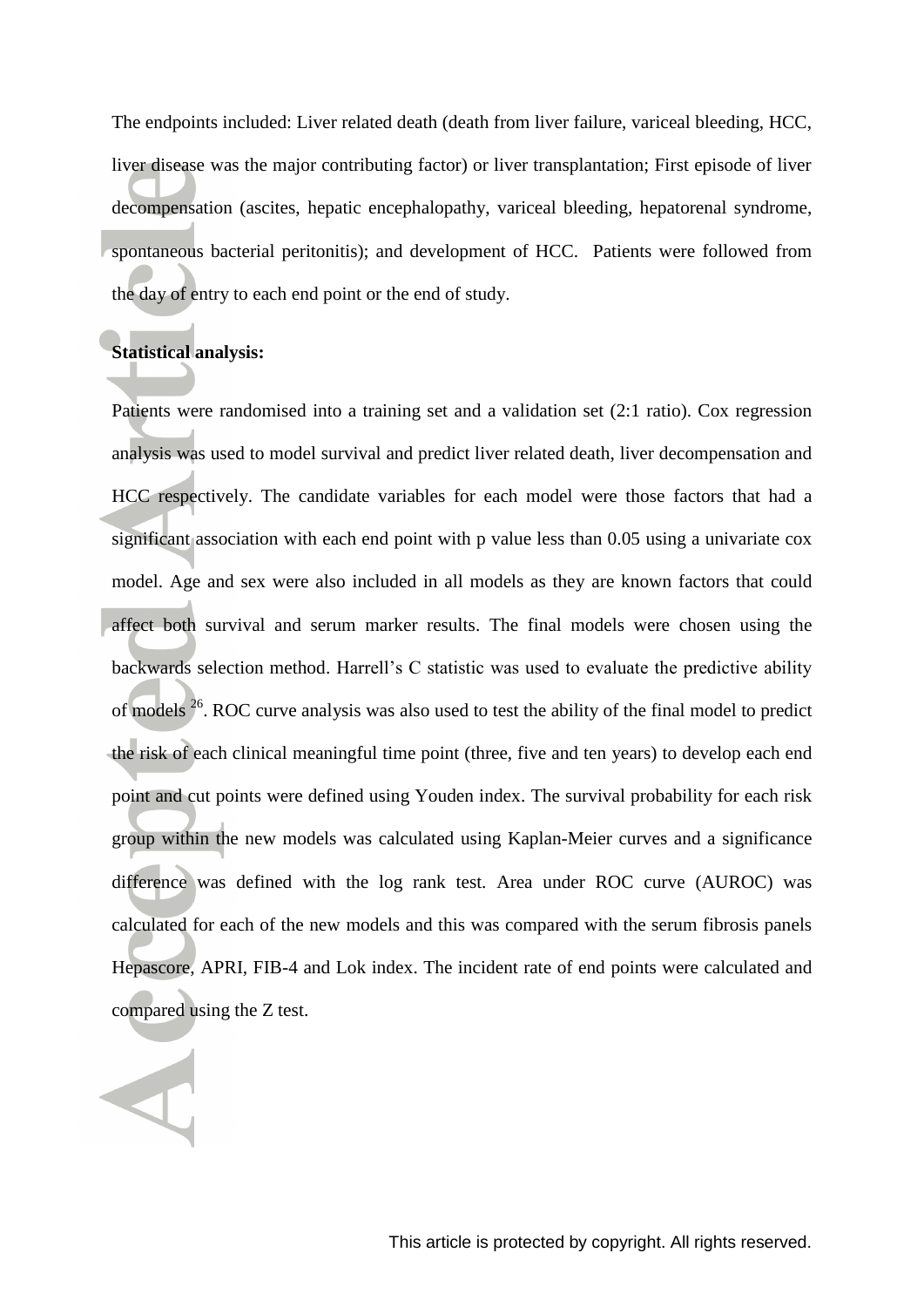### **RESULTS:**

The CHC patient population included 617 patients with all stages of liver disease as determined by serum fibrosis models and 60% had mild liver disease (Hepascore  $\leq$  0.5). 411 patients were randomised to the training set and 206 to the validation set. Patients' characteristics of the two groups are shown in Table 1 and there was no significant difference between the two groups. Patient follow up was for a mean of six years (range 0.1–14.1). There were 22 liver related deaths or liver transplantations, 23 HCC's and 27 episodes of decompensation by the end of follow up. Forty seven patients had a sustained viral response (SVR) during follow up. These patients with SVR were included in the model development and validation because these patients are still at risk of developing adverse clinical outcomes for an unknown period of time. A sensitivity analysis that censored patients with SVR was performed and found no significant effect on the results.

#### **Training set**

Liver related death was significantly associated with HA, GGT, bilirubin, α2-macroglobulin, platelet count, INR, prothrombin time, AST, ALP, albumin, and creatinine. These were included with age and sex in the initial predictive model (Table 2). The final model was [Liver Outcome Score (LOS)]: LOS\_death =  $-0.1792 *$  albumin (g/L)  $+0.0042 * GGT$  (U/L)  $+ 0.0041 * HA (ug/L) + 0.0377 * age + 0.4492$  (if sex= male) + 8 and achieved a Harrell's C statistic of 0.95 (Table 2). The AUROC for LOS\_death to predict three year, five year and ten year liver related death was 0.96 (95% CI, 0.91–1.00), 0.95 (95%CI, 0.90–1.00) and 0.95 (95% CI, 0.91–0.99) respectively. The mean LOS\_death value in the training set was 2.99 (range: 0.23–9.85). A cut point of 5.5 had a sensitivity of 80.0% and specificity of 96.5% to predict three year liver related death. A cut point of 4.0 had a sensitivity of 92.9% and specificity of 85.1% to predict ten year liver related death. Using these cut points, patients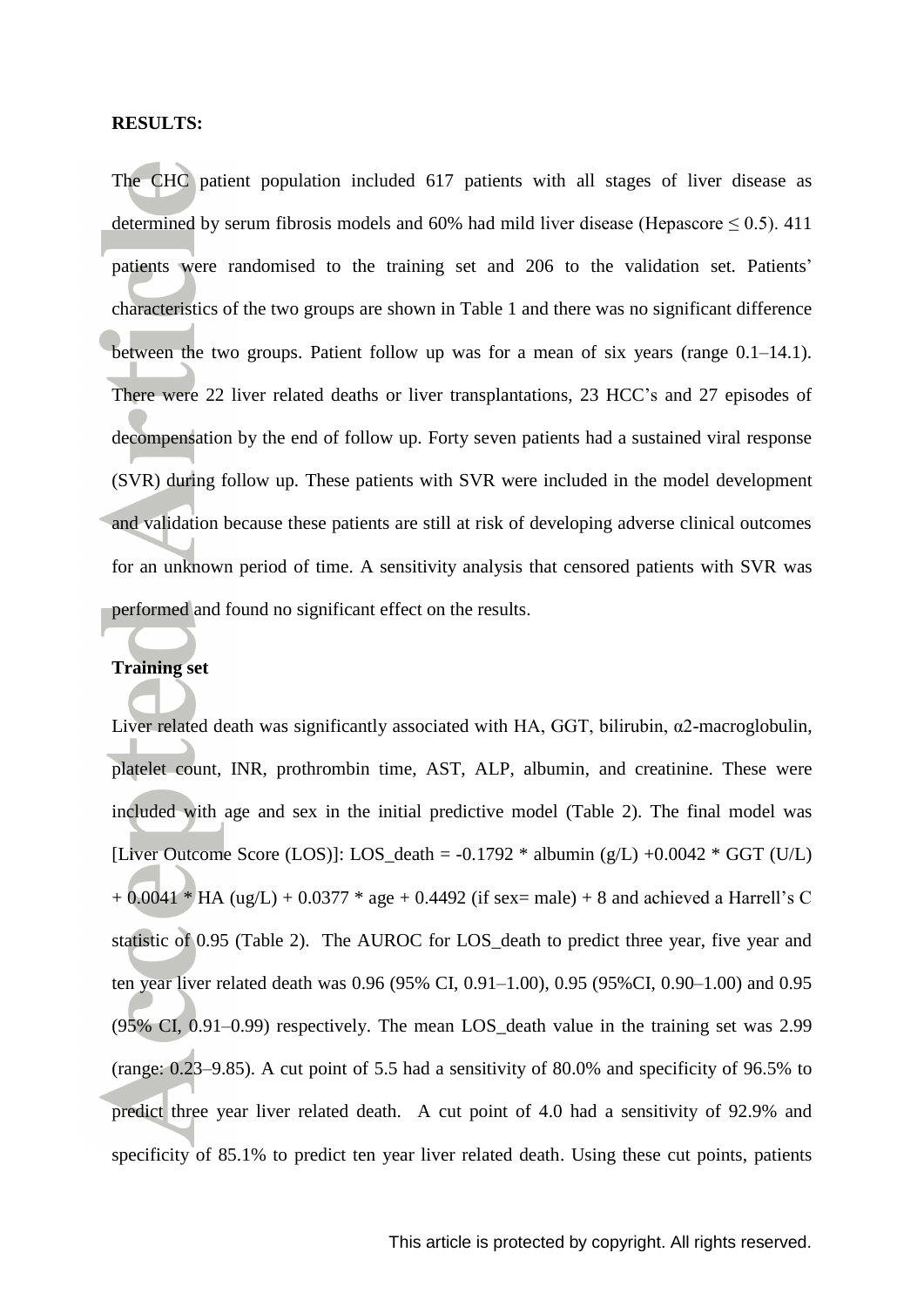were categorised into low, moderate and high risk group (< 4.0, 4.0–5.5,  $\geq$ 5.5) with the annual incident rate of 0.1%, 2.02% and 13.2% respectively. A significant difference of liver related survival was found between groups (P<0.0001) (Figure 1).

Liver decompensation was significantly associated with ten variables (HA, GGT, bilirubin,  $\alpha$ 2-macroglobulin, platelet count, INR, prothrombin time, AST, ALP, and albumin) and these were included with age and sex as candidate variables in the initial model (Table 2). The final model: was LOS\_decompensation =  $0.0031 * HA$  (ug/L) +  $0.0030 * GGT$  (U/L) +  $0.0562 *$ age - 0.5342 (if sex= male) - 0.1870  $*$  albumin (g/L) + 9 and had a Harrell's C statistic of 0.91 (Table 2). The AUROC for LOS decompensation to predict three year, five year and ten year decompensation was 0.96 (95%CI, 0.93–0.99), 0.90 (95%CI, 0.80–1.00) and 0.89 (95%CI, 0.80–0.98) respectively. The mean LOS\_decompensation value in the training set was 3.59 (range: 0.39–9.23). A cut point of 4.5 achieved a sensitivity of 100% and a specificity of 83.4% to predict three year decompensation. The same cut point achieved a sensitivity of 94.4% and a specificity of 83.5% to predict five year decompensation and a sensitivity of 85.7% and specificity of 84.2% to predict ten year decompensation. Patients were therefore categorised into low and high risk group of developing decompensation with annual incidence rate of 0.15% and 5.58% respectively (Table 3). A significant difference in decompensation free survival was found between these two groups  $(p<0.0001)$  (Figure 1).

The development of HCC was significantly associated with eleven variables (HA, GGT, bilirubin, α2-macroglobulin, platelet count, INR, prothrombin time, AST, ALT, ALP, and albumin) and these were included with age and sex as candidate variables to predict HCC (Table 2). The final model was: LOS HCC = 1.731 (if sex= male) + 0.0093  $*$  ALP (U/L) +  $0.6408 * \alpha$ 2-macroglobulin (g/L) + 0.1350  $*$  age - 4 had a Harrell's C statistic of 0.95. The AUROC for LOS\_HCC to predict three year, five year and ten year HCC development was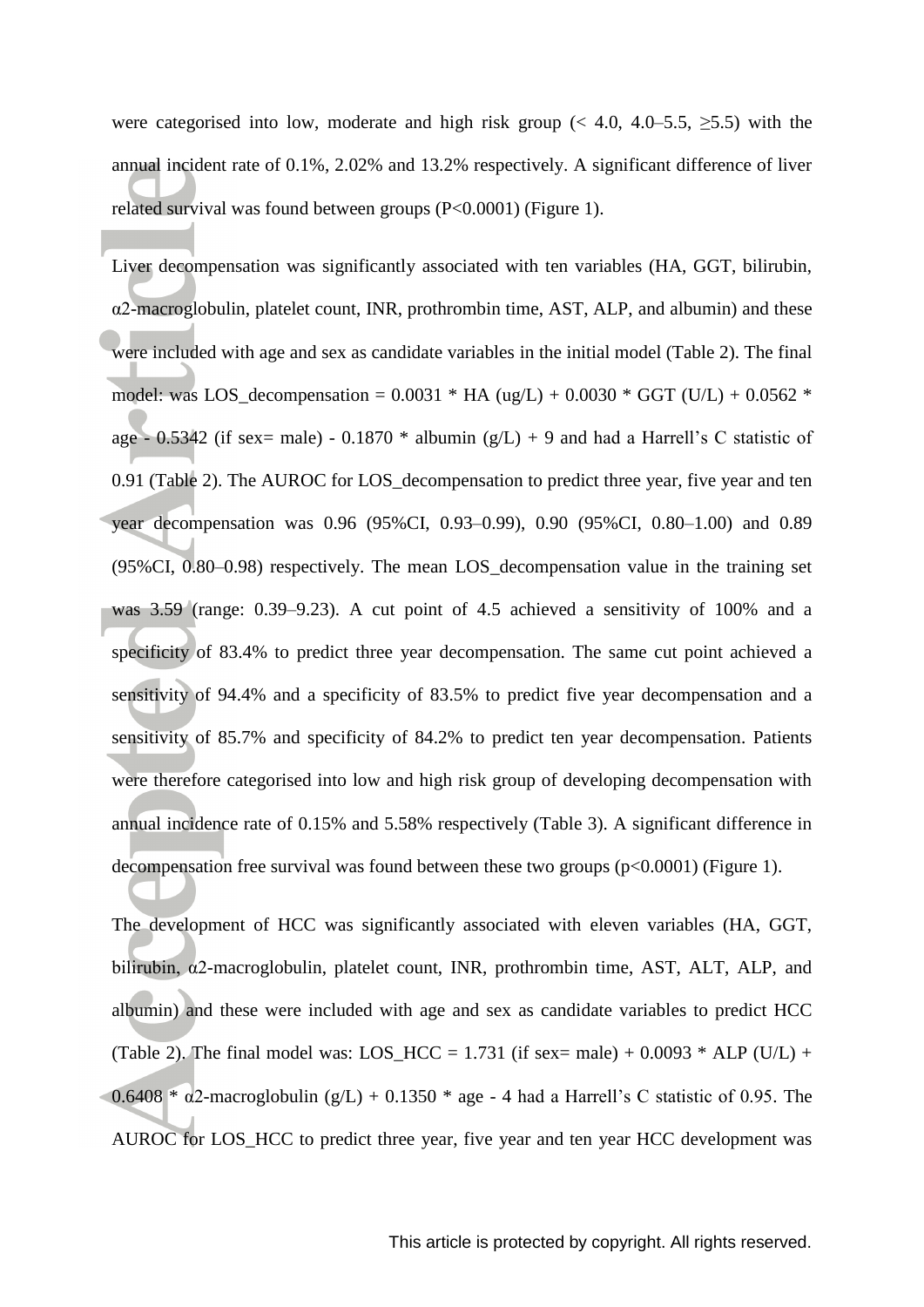0.94 (95%CI, 0.90–0.99), 0.95 (95%CI, 0.91–0.99) and 0.93 (95%CI, 0.89–0.98) respectively. The mean LOS HCC value in the training set was 5.75 (range: 0.45–12.01). A cut point of 8 had a sensitivity of 88.9% and a specificity of 87.7% to predict three year HCC development. The same cut point had a sensitivity of 90.0% and specificity of 87.9% to predict five year HCC and a sensitivity of 80% and specificity of 88.6% to predict ten year HCC development and. Patients were therefore categorised into low and high risk group of developing HCC with annual incidence rate of 0.15% and 5.78% respectively (Table 3). A significant difference of HCC free survival was found between these two groups  $(p<0.0001)$  (Figure 1).

#### **Validation set**

Patients in the validation set were followed for a mean of six years (range 0.2–14.1). Seven patients had a liver related death, six had liver decompensation and seven developed HCC. In this group the AUROC of LOS\_death to predict three year, five year and ten year liver related death was 0.94 (95%CI, 0.89–1.00), 0.96 (95%CI, 0.92–1.00) and 0.95 (95%CI, 0.91– 0.99) respectively. The AUROC of LOS\_decompensation to predict three year, five year and ten year decompensation was 0.94 (95%CI, 0.85–1.00), 0.95 (95%CI, 0.85–1.00) and 0.87 (95%CI, 0.76–0.99) respectively. The AUROC of LOS\_HCC to predict three year, five year and ten year HCC was 0.92 (95%CI, 0.84–1.00), 0.93 (95%CI, 0.87–1.00) and 0.94 (95%CI, 0.90–0.99) respectively.

#### **Comparison with other serum models:**

The predictive ability of the LOS panel was compared with Hepascore, APRI, FIB-4 and the Lok index (Table 3). The LOS panel had the best ability to predict liver related death, HCC and liver decompensation among serum models. Individual comparison showed that LOS death was significantly better than Hepascore (p=0.0009) to predict liver related death.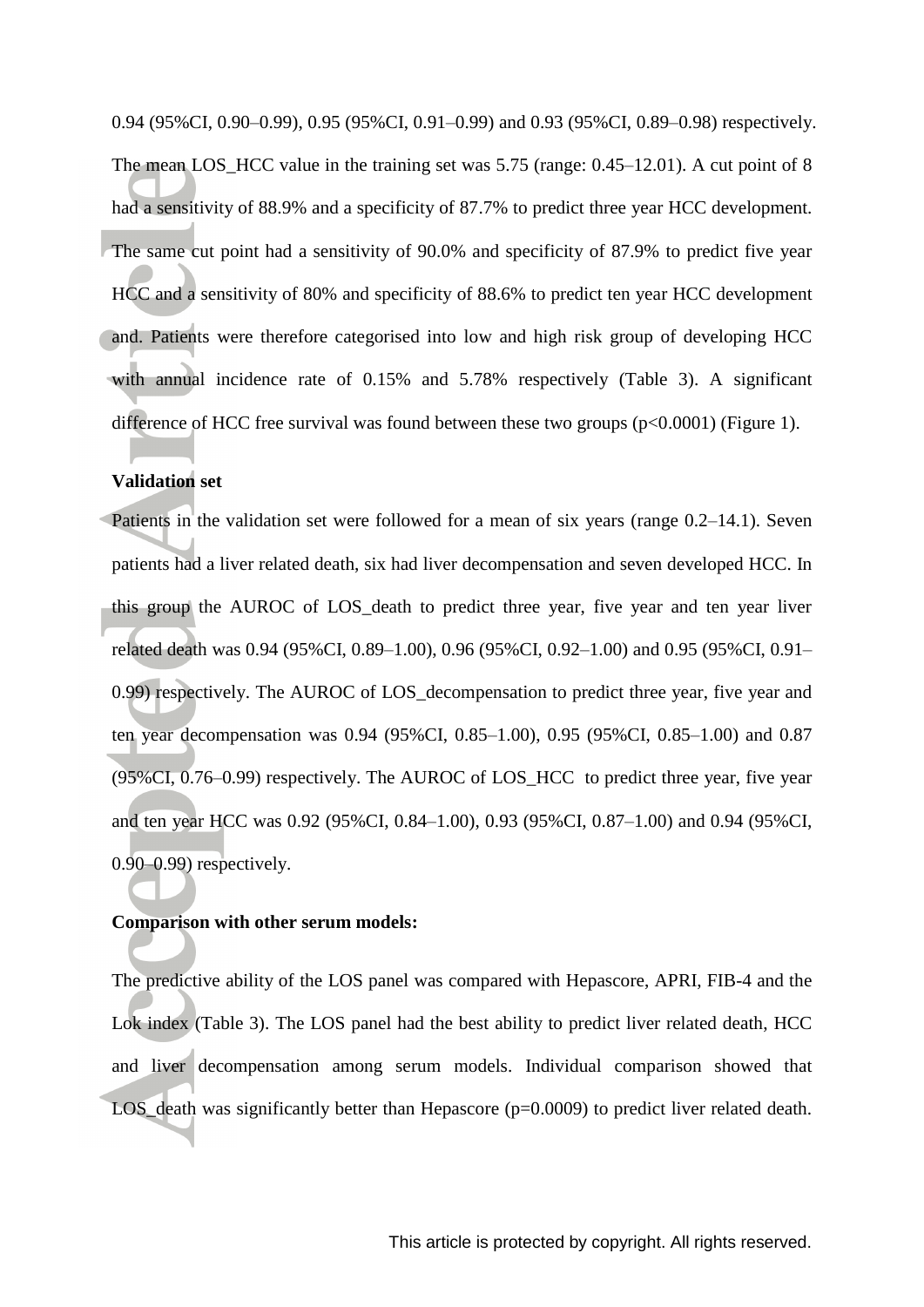LOS HCC was significantly better than all other serum models to predict HCC development

(Figure 2).

### **DISCUSSION:**

The development of simple serum liver panel models that are able to stratify CHC patients into a hierarchy of risk levels of adverse clinical outcomes is of considerable clinical significance. The strengths of this study were the inclusion of a large number of well characterized CHC patients with active infection, a broad spectrum of disease severity (Hepascore range: 0.02–1.0) and a long follow up time of up to 14 years. Furthermore, the final LOS panel was validated in a separate cohort. The LOS panel had a high accuracy to predict five year liver related death, liver decompensation and HCC with an AUROC of 0.95, 0.90 and 0.95 respectively. Cut points were determined to identify patients at higher risk for each clinical outcome and these resulted in a high sensitivity and specificity. Using the defined cut points, those patients categorised in the high risk group had a significantly increased risk of adverse clinical outcomes, especially within the first five years of follow up. The low risk group had excellent survival for more than ten years. The annual incidence rate for high risk group for liver related death, HCC development and liver decompensation was 13.2%, 5.58% and 5.78% respectively. These rates were significantly higher than that of the low or moderate risk group.

Two previous studies re-analysed the HALT-C cohort to develop models to directly predict clinical outcomes. The HALT-C cohort only included CHC patients with advanced liver fibrosis and follow up of 3.5 years.<sup>[27,](#page-18-4)[28](#page-18-5)</sup> The first study used an increased Child-Turcotte-Pugh score, decompensation, HCC and all-cause mortality as a composite endpoint and analysed the value of direct serum fibrosis markers. The second study excluded HCC from the composite endpoint and analysed simple serum markers. Neither study performed AUROC or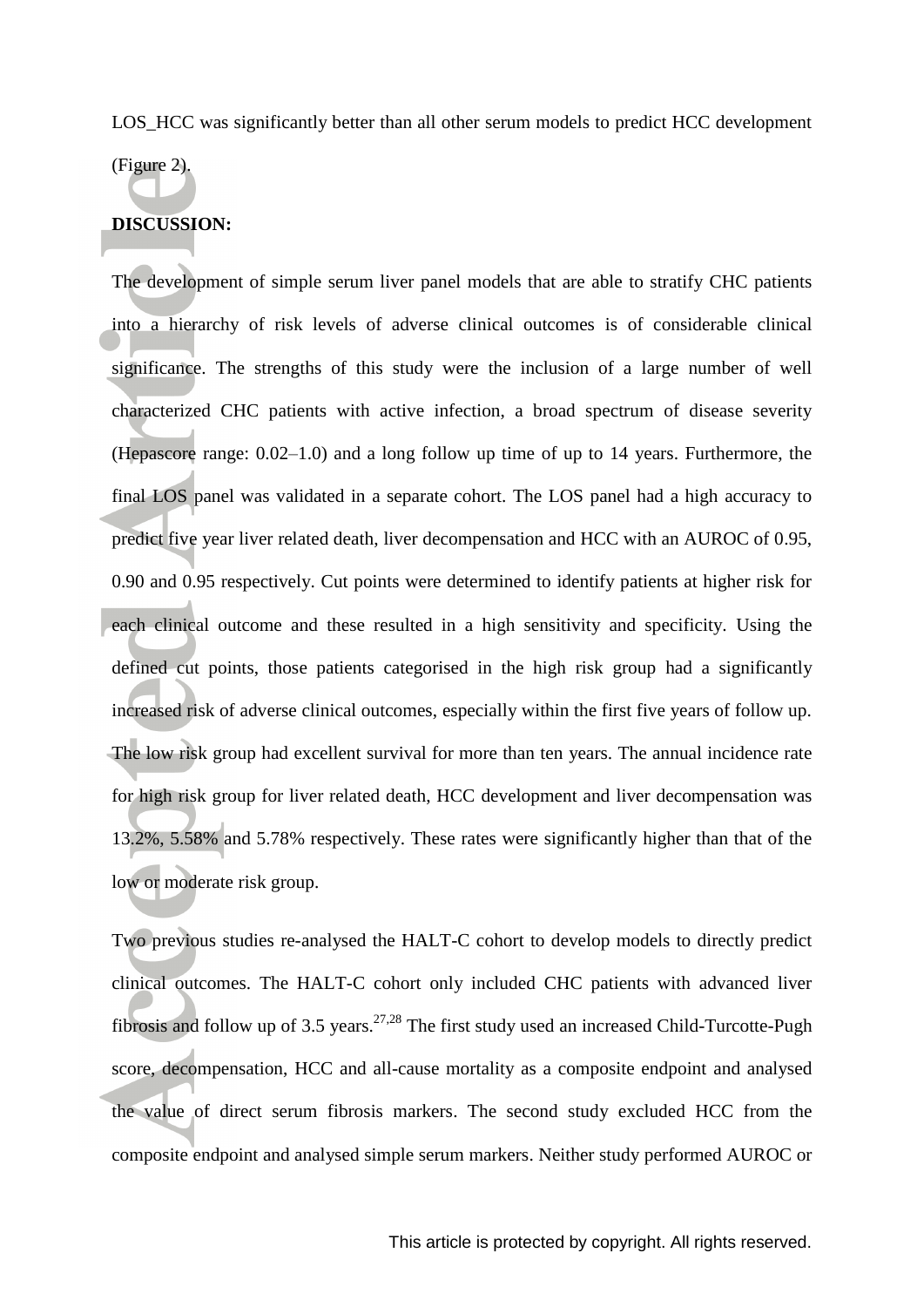sensitivity and specificity analysis of the models. A third study developed a serum model (HCC-4) that included age, alpha-fetoprotein, platelet count and GGT to predict the risk of HCC development in CHC patients with a mean of 6.8 years follow up and the AUROC was  $0.802<sup>29</sup>$  $0.802<sup>29</sup>$  $0.802<sup>29</sup>$  However, none of these studies validated the developed serum models in a separate cohort.

Few studies have evaluated the ability of serum fibrosis models to predict clinical outcomes. In alcoholic liver disease serum fibrosis models had a moderate ability to predict liver related death and in CHC they had a higher accuracy than Metavir stage to predict liver related death and events.<sup>[8](#page-15-5)[,9](#page-16-2)</sup> In general serum fibrosis models have at best a moderate accuracy to predict liver related survival and liver complications.<sup>[10-13](#page-16-3)</sup> Similar results were found in this present study for FIB-4, APRI and the Lok index. The LOS panels had a clear advantage with their superior predictive ability and broad applicability for CHC patients with all grades of fibrosis severity. Moreover, specific models were built to predict liver related death, HCC and decompensation and this has allowed different serum markers to be included in each model. HA and GGT are well recognised serum markers associated with clinical decompensation and were included in the liver related death and liver decompensation LOS models. ALP and alpha-macroglobulin were independent predictors of HCC development and were included in the LOS\_HCC model.

This study's limitations include the lack of clinical data and lifestyle information (BMI, smoking, alcohol consumption) therefore adverse outcomes may have been influenced by these confounding factors. However the outcomes were still accurately predicted by the LOS panels. Secondly, patient outcomes were recorded by the Western Australian Data Linkage Unit. Clinical follow up data such as blood test, endoscopy reports and ultrasound reports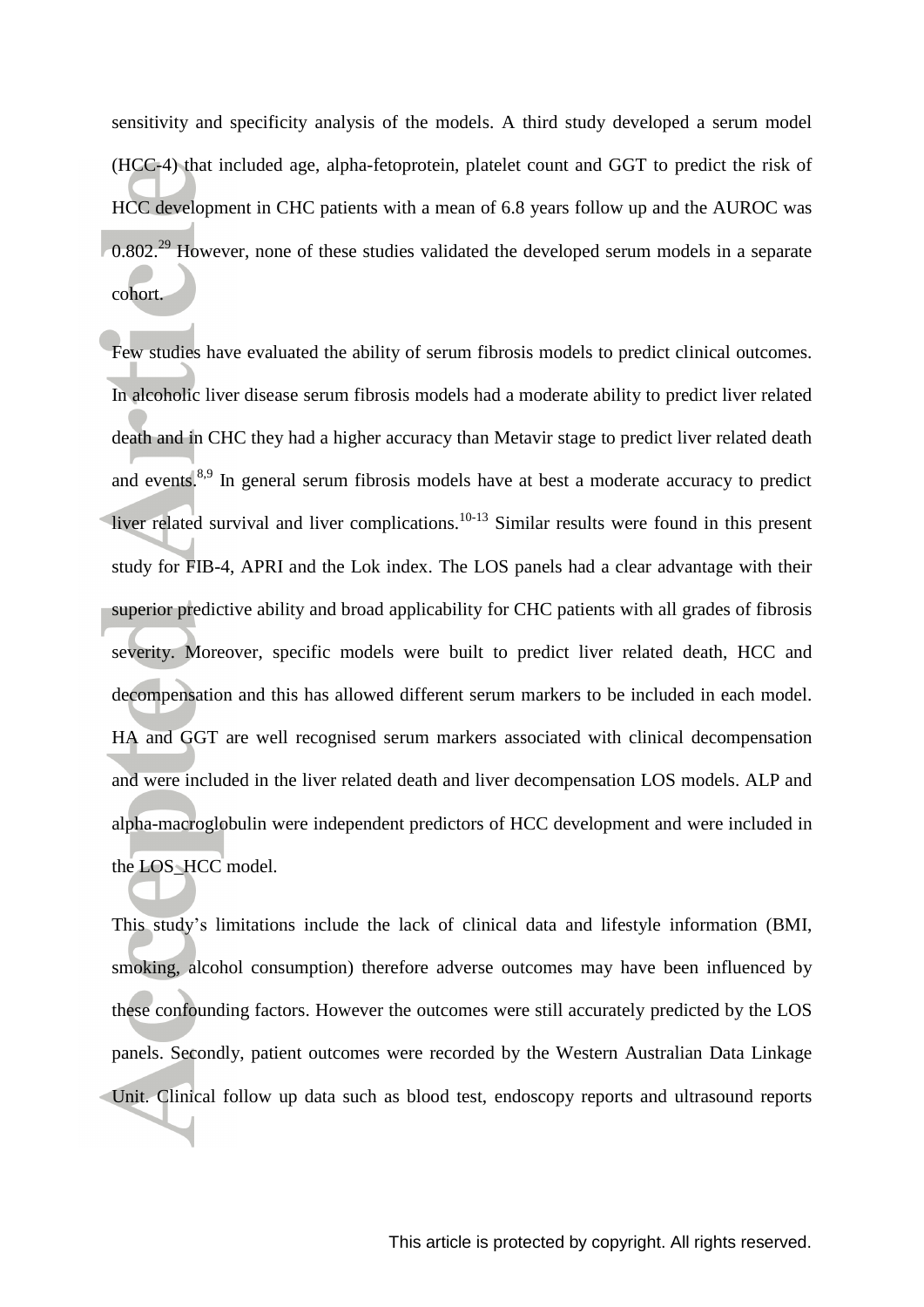were not available for analysis. However the quality of clinical outcome data collected by the unit has been validated and is highly accurate.<sup>[25](#page-18-2)</sup>

In summary, this study developed three LOS models to predict liver related death, liver decompensation and HCC respectively for chronic hepatitis C patients. The predictive ability of the LOS panel was better than the currently used fibrosis models. The use of the LOS panels will potentially improve clinical care by allowing the optimum use of expensive directly-acting antiviral agents before the onset of significant clinical complications.<sup>[30](#page-18-7)</sup> In addition these models would also be potentially valuable in determining the start of ultrasound screening for HCC and for assessing the presence of complications of portal hypertension. Future studies are required to validate these models in addition to the presently accepted clinical criteria used in CHC patients.

ICCCEDI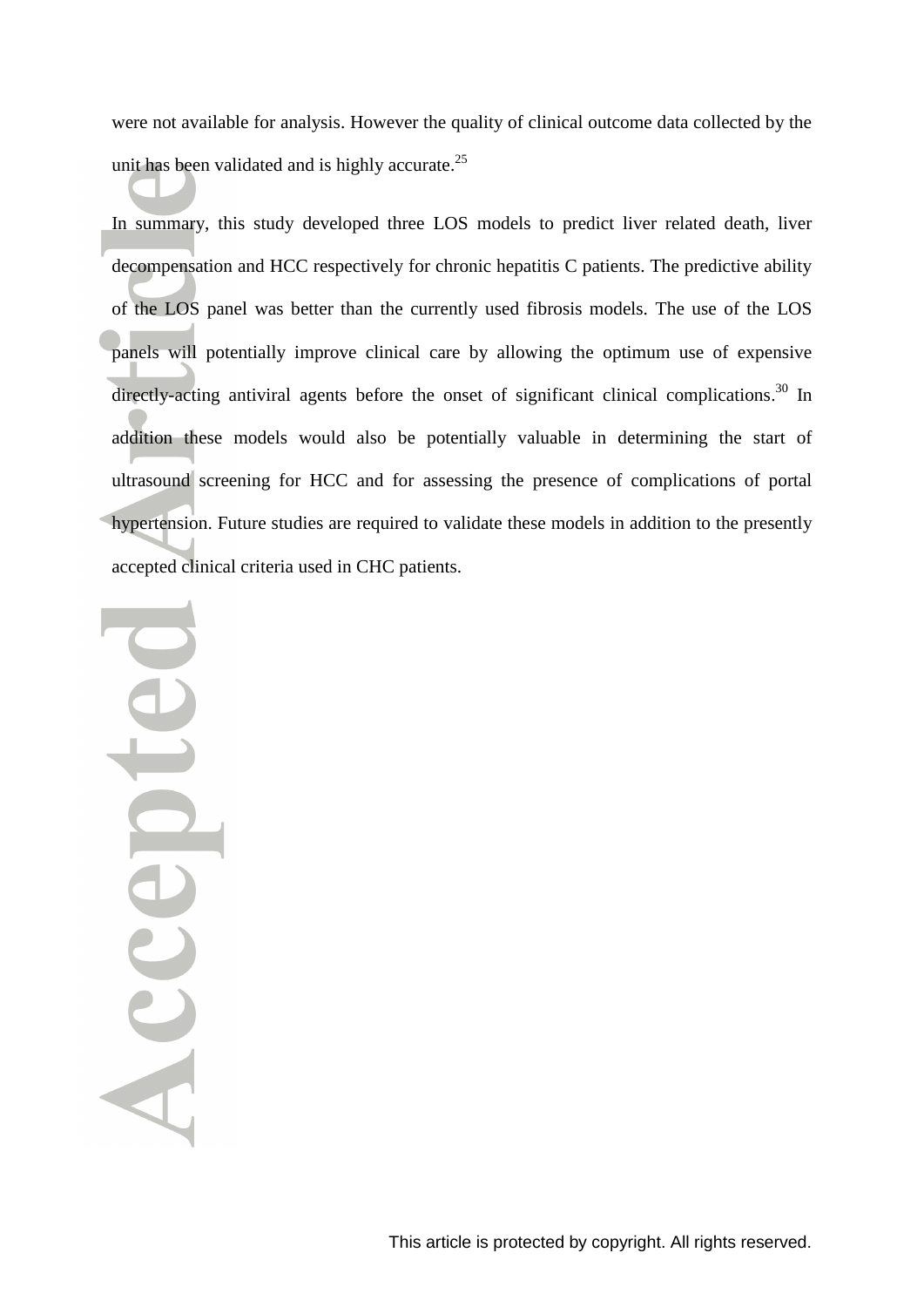#### **REFERENCES**

<span id="page-15-0"></span>1 Jacobson IM, Davis GL, El-Serag H, Negro F, Trepo C. Prevalence and challenges of liver diseases in patients with chronic hepatitis C virus infection. Clin Gastroenterol Hepatol 2010;8:924-933; quiz e117.

<span id="page-15-1"></span>2 Neal KR, Ramsay S, Thomson BJ, Irving WL. Excess mortality rates in a cohort of patients infected with the hepatitis C virus: a prospective study. Gut 2007;56:1098-1104.

<span id="page-15-2"></span>3 Amin J, Law MG, Bartlett M, Kaldor JM, Dore GJ. Causes of death after diagnosis of hepatitis B or hepatitis C infection: a large community-based linkage study. Lancet 2006;368:938-945.

<span id="page-15-3"></span>4 Everhart JE, Wright EC, Goodman ZD, Dienstag JL, Hoefs JC, Kleiner DE, et al. Prognostic value of Ishak fibrosis stage: findings from the hepatitis C antiviral long-term treatment against cirrhosis trial. Hepatology 2010;51:585-594.

5 Lawson A, Hagan S, Rye K, Taguri N, Ratib S, Zaitoun AM, et al. The natural history of hepatitis C with severe hepatic fibrosis. J Hepatol 2007;47:37-45.

6 Rockey DC, Bissell DM. Noninvasive measures of liver fibrosis. Hepatology 2006;43:S113-120.

<span id="page-15-4"></span>7 Martínez SM, Crespo G, Navasa M, Forns X. Noninvasive assessment of liver fibrosis. Hepatology 2011;53:325-335.

<span id="page-15-5"></span>8 Naveau S, Gaude G, Asnacios A, Agostini H, Abella A, Barri-Ova N, et al. Diagnostic and prognostic values of noninvasive biomarkers of fibrosis in patients with alcoholic liver disease. Hepatology 2009;49:97-105.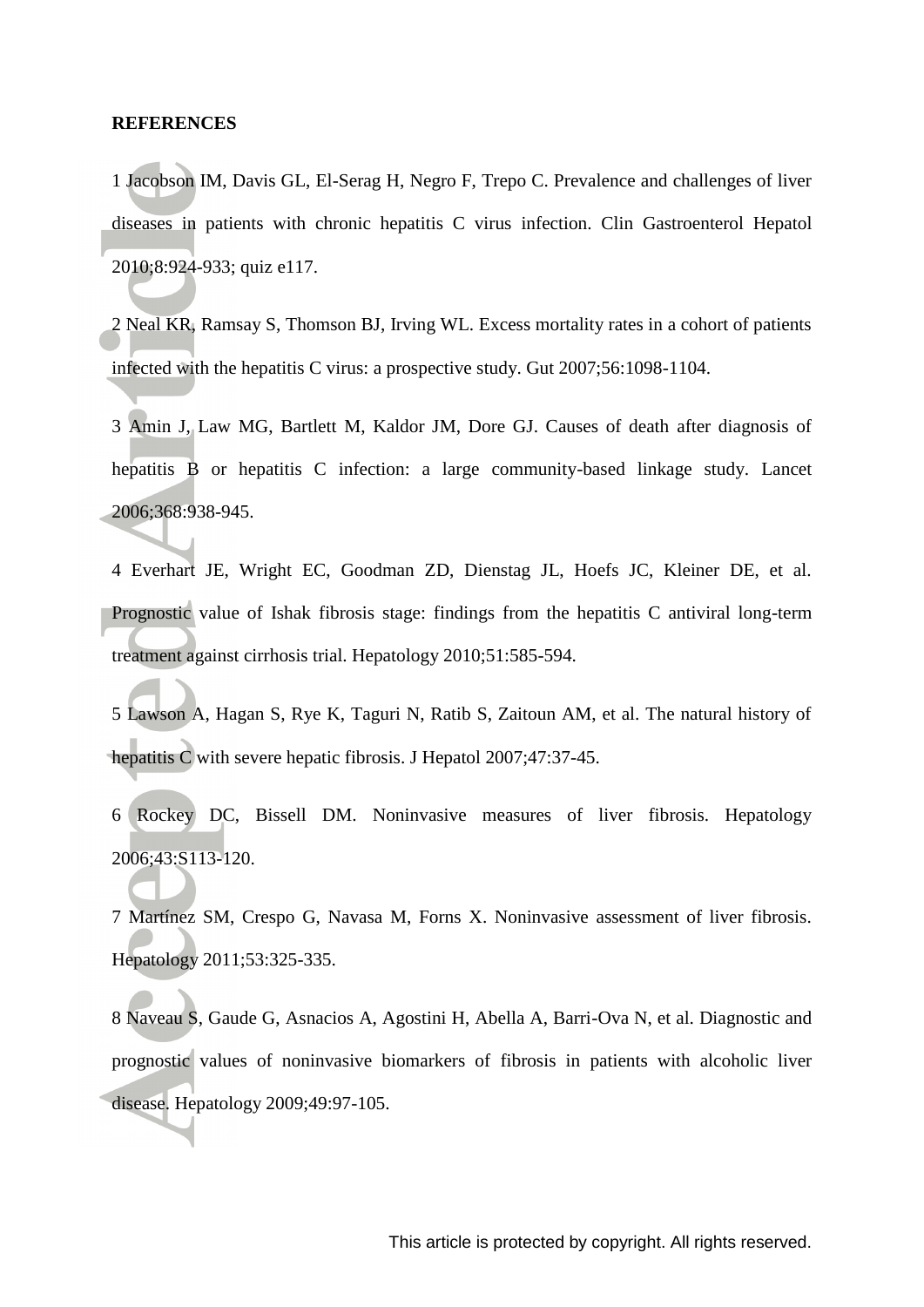<span id="page-16-2"></span>9 Boursier J, Brochard C, Bertrais S, Michalak S, Gallois Y, Fouchard-Hubert I, et al. Combination of blood tests for significant fibrosis and cirrhosis improves the assessment of liver-prognosis in chronic hepatitis C. Aliment Pharmacol Ther 2014;40:178-188.

<span id="page-16-3"></span>10 Poynard T, Ngo Y, Perazzo H, Munteanu M, Lebray P, Moussalli J, et al. Prognostic value of liver fibrosis biomarkers: a meta-analysis. Gastroenterol Hepatol (N Y) 2011;7:445-454.

11 Ngo Y, Munteanu M, Messous D, Charlotte F, Imbert-Bismut F, Thabut D, et al. A prospective analysis of the prognostic value of biomarkers (FibroTest) in patients with chronic hepatitis C. Clin Chem 2006;52:1887-1896.

12 Chinnaratha MA, Jeffrey GP, MacQuillan G, Rossi E, de Boer BW, Speers DJ, et al. Prediction of morbidity and mortality in patients with chronic hepatitis C by non-invasive liver fibrosis models. Liver Int 2014;34:720-727.

13 Parkes J, Roderick P, Harris S, Day C, Mutimer D, Collier J, et al. Enhanced liver fibrosis test can predict clinical outcomes in patients with chronic liver disease. Gut 2010;59:1245- 1251.

<span id="page-16-0"></span>14 Singh S, Fujii LL, Murad MH, Wang Z, Asrani SK, Ehman RL, et al. Liver stiffness is associated with risk of decompensation, liver cancer, and death in patients with chronic liver diseases: a systematic review and meta-analysis. Clin Gastroenterol Hepatol 2013;11:1573- 1584.

<span id="page-16-1"></span>15 Vergniol J, Foucher J, Terrebonne E, Bernard PH, le Bail B, Merrouche W, et al. Noninvasive tests for fibrosis and liver stiffness predict 5-year outcomes of patients with chronic hepatitis C. Gastroenterology 2011;140:1970-1979, 1979 e1971-1973.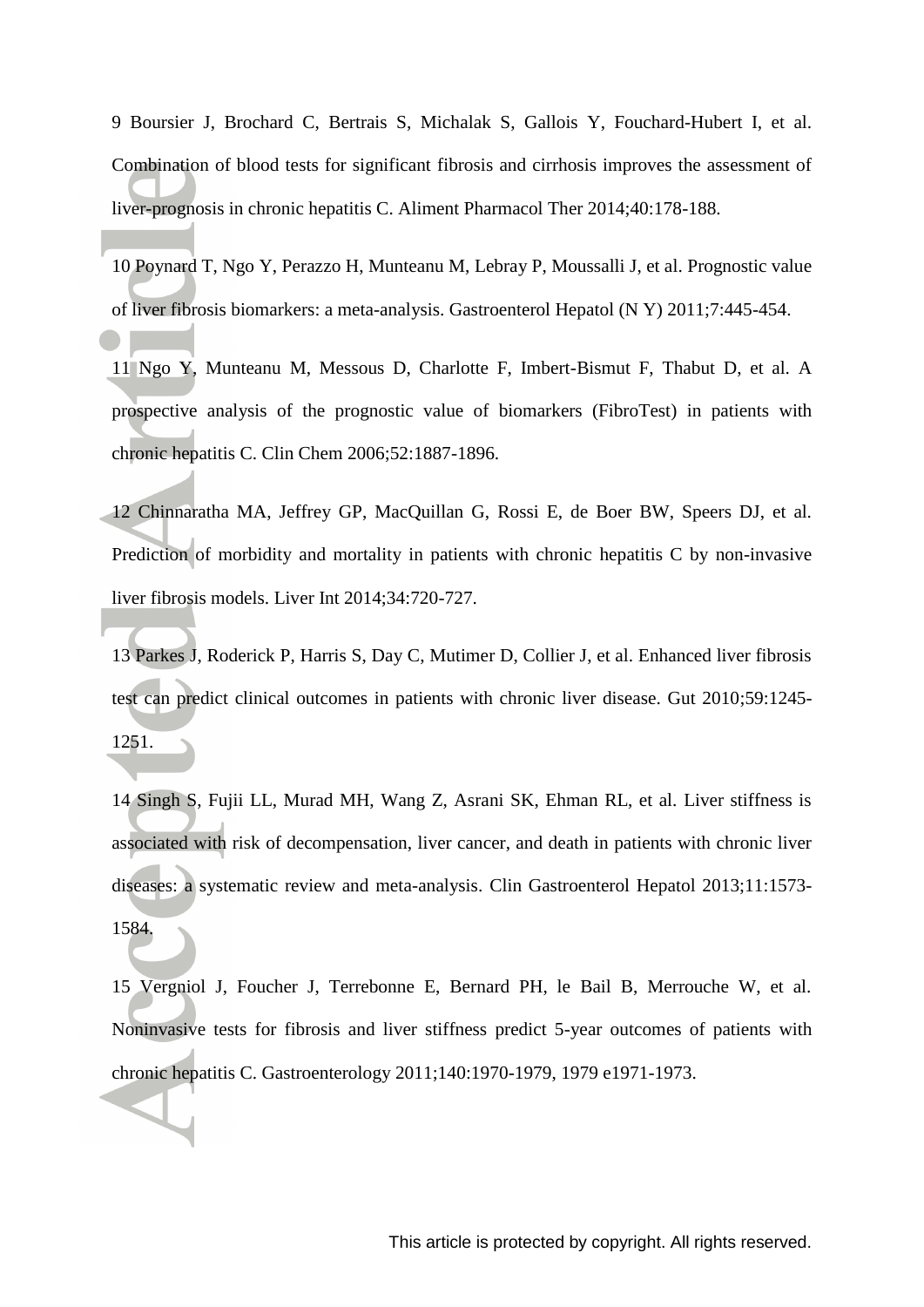<span id="page-17-0"></span>16 Angulo P, Lindor KD, Therneau TM, Jorgensen RA, Malinchoc M, Kamath PS, et al. Utilization of the Mayo risk score in patients with primary biliary cirrhosis receiving ursodeoxycholic acid. Liver 1999;19:115-121.

<span id="page-17-1"></span>17 Dickson ER, Murtaugh PA, Wiesner RH, Grambsch PM, Fleming TR, Ludwig J, et al. Primary sclerosing cholangitis: refinement and validation of survival models. Gastroenterology 1992;103:1893-1901.

18 Malinchoc M, Kamath PS, Gordon FD, Peine CJ, Rank J, ter Borg PC. A model to predict poor survival in patients undergoing transjugular intrahepatic portosystemic shunts. Hepatology 2000;31:864-871.

19 Kamath PS, Wiesner RH, Malinchoc M, Kremers W, Therneau TM, Kosberg CL, et al. A model to predict survival in patients with end-stage liver disease. Hepatology 2001;33:464- 470.

20 Said A, Williams J, Holden J, Remington P, Gangnon R, Musat A, et al. Model for end stage liver disease score predicts mortality across a broad spectrum of liver disease. J Hepatol 2004;40:897-903.

<span id="page-17-2"></span>21 Adams LA, Bulsara M, Rossi E, DeBoer B, Speers D, George J, et al. Hepascore: an accurate validated predictor of liver fibrosis in chronic hepatitis C infection. Clin Chem 2005;51:1867-1873.

<span id="page-17-3"></span>22 Wai CT, Greenson JK, Fontana RJ, Kalbfleisch JD, Marrero JA, Conjeevaram HS, et al. A simple noninvasive index can predict both significant fibrosis and cirrhosis in patients with chronic hepatitis C. Hepatology 2003;38:518-526.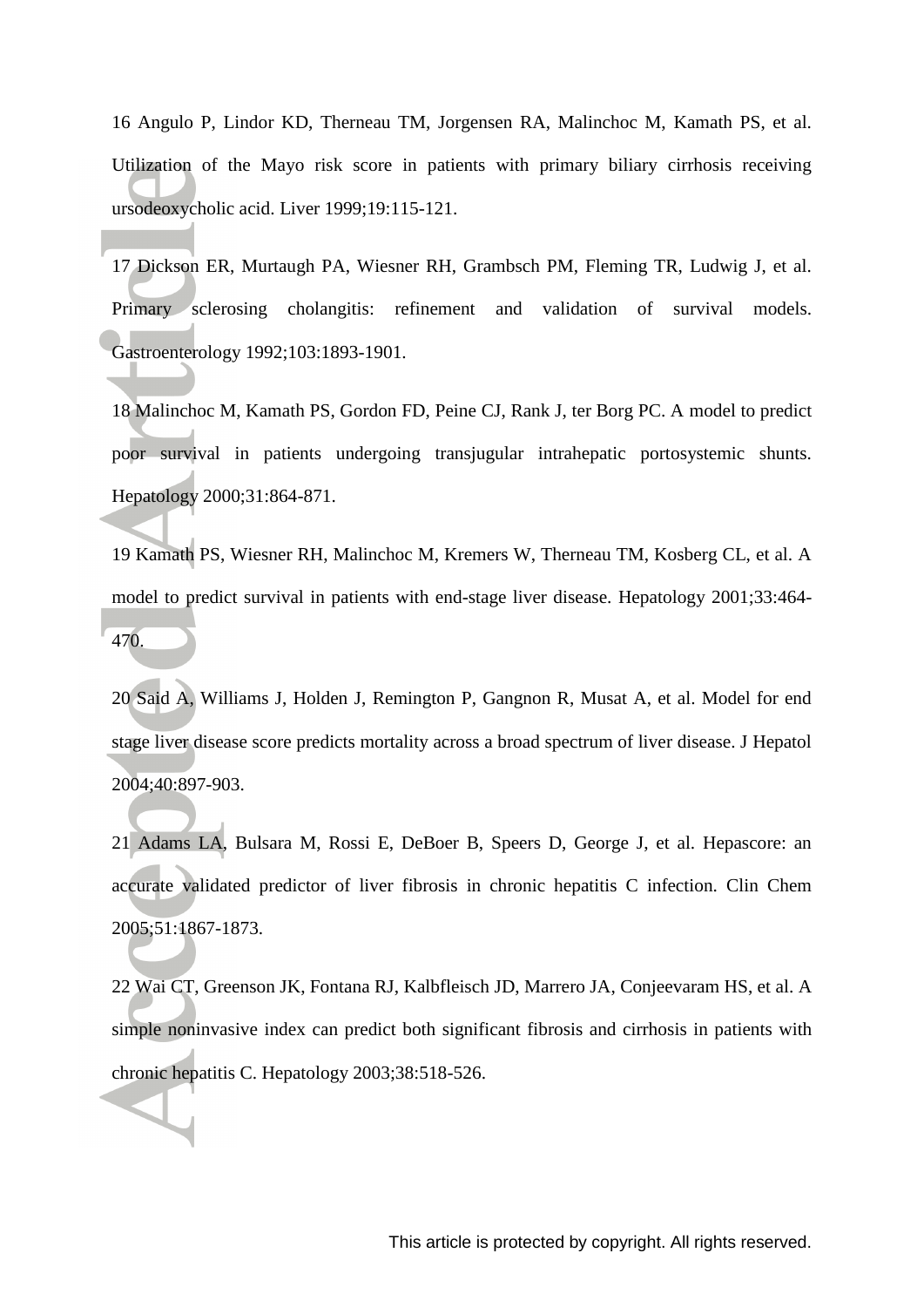<span id="page-18-0"></span>23 Lok AS, Ghany MG, Goodman ZD, Wright EC, Everson GT, Sterling RK, et al. Predicting cirrhosis in patients with hepatitis C based on standard laboratory tests: results of the HALT-C cohort. Hepatology 2005;42:282-292.

<span id="page-18-1"></span>24 Sterling RK, Lissen E, Clumeck N, Sola R, Correa MC, Montaner J, et al. Development of a simple noninvasive index to predict significant fibrosis in patients with HIV/HCV coinfection. Hepatology 2006;43:1317-1325.

<span id="page-18-2"></span>25 Holman CD, Bass AJ, Rouse IL, Hobbs MS. Population-based linkage of health records in Western Australia: development of a health services research linked database. Aust N Z J Public Health 1999;23:453-459.

<span id="page-18-3"></span>26 Antolini L, Boracchi P, Biganzoli E. A time-dependent discrimination index for survival data. Stat Med 2005;24:3927-3944.

<span id="page-18-4"></span>27 Fontana RJ, Dienstag JL, Bonkovsky HL, Sterling RK, Naishadham D, Goodman ZD, et al. Serum fibrosis markers are associated with liver disease progression in non-responder patients with chronic hepatitis C. Gut 2010;59:1401-1409.

<span id="page-18-5"></span>28 Ghany MG, Lok AS, Everhart JE, Everson GT, Lee WM, Curto TM, et al. Predicting clinical and histologic outcomes based on standard laboratory tests in advanced chronic hepatitis C. Gastroenterology 2010;138:136-146.

<span id="page-18-6"></span>29 Gavilan JC, Ojeda G, Arnedo R, Puerta S. Predictive factors of risk of hepatocellular carcinoma in chronic hepatitis C. Eur J Intern Med 2013;24:846-851.

<span id="page-18-7"></span>30 Chhatwal J, Kanwal F, Roberts MS, Dunn MA. Cost-effectiveness and budget impact of hepatitis C virus treatment with sofosbuvir and ledipasvir in the United States. Ann Intern Med 2015;162:397-406.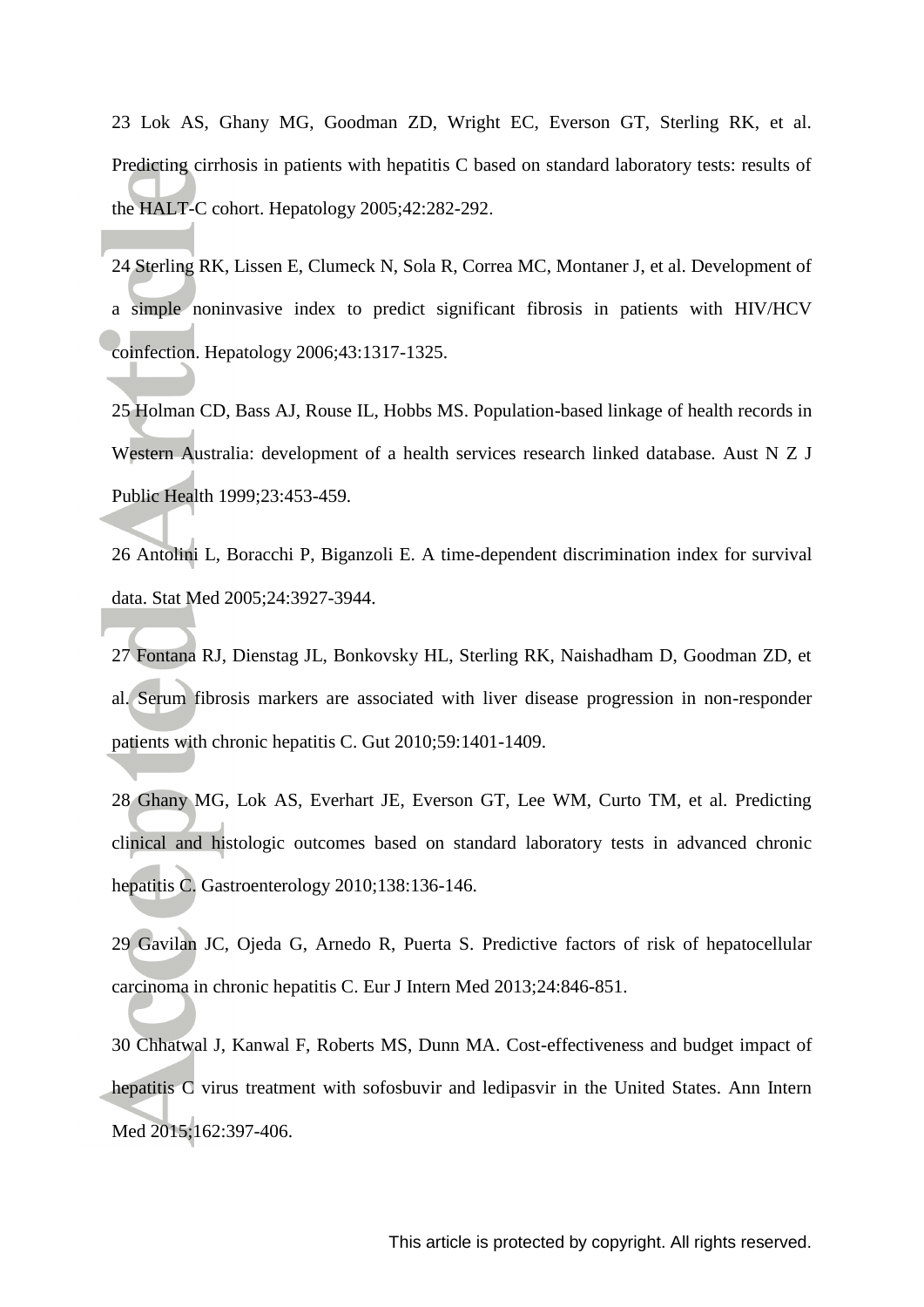### **Table 1: Patients characteristics**

 $\sim$ 

| Characteristics                | Training set $(n=411)$ | Validation set $(n=206)$ | P value |
|--------------------------------|------------------------|--------------------------|---------|
| Age (year)                     | 44 (10)                | 43(11)                   | 0.366   |
| Gender M/F                     | 284/127                | 133/73                   | 0.256   |
| $HA$ (ug/L)                    | 77 (137)               | 74 (141)                 | 0.745   |
| GGT (U/L)                      | 95 (122)               | 87(106)                  | 0.374   |
| Bilirubin (umol/L)             | 12(7)                  | 11(16)                   | 0.746   |
| $\alpha$ 2-macroglobulin (g/L) | 2.74(1.08)             | 2.69(1.03)               | 0.547   |
| Platelet count $(10^9/L)$      | 220(81)                | 224 (92)                 | 0.557   |
| <b>INR</b>                     | 1.0(0.1)               | 1.0(0.1)                 | 0.676   |
| Creatinine (umol/L)            | 76.5(1.7)              | 78.5 (3.01)              | 0.551   |
| prothrombin time (secs)        | 8.9(1.4)               | 8.7(1.3)                 | 0.066   |
| $ALT$ (U/L)                    | 117(101)               | 119 (140)                | 0.844   |
| AST (U/L)                      | 76 (60)                | 78 (111)                 | 0.723   |
| ALP(U/L)                       | 85 (51)                | 88 (45)                  | 0.709   |
| Albumin $(g/L)$                | 44 (9.5)               | 43(3.9)                  | 0.280   |
| Hepascore                      | 0.48(0.33)             | 0.45(0.33)               | 0.343   |
| <b>APRI</b>                    | 1.03(1.35)             | 1.04(1.60)               | 0.930   |
| Lok index                      | 0.27(0.21)             | 0.27(0.22)               | 0.814   |
| $FIB-4$                        | 2.01(2.59)             | 2.02(2.97)               | 0.976   |
| Follow up year                 | 6.0(3.0)               | 6.2(3.1)                 | 0.429   |
| Liver related death            | $15(3.65\%)$           | $7(3.40\%)$              | 0.874   |
| <b>HCC</b>                     | 16 (3.89%)             | $7(3.40\%)$              | 0.760   |
| decompensation                 | $21(5.11\%)$           | $6(2.91\%)$              | 0.255   |
| Sustained viral response       | 29 (7.06%)             | 18 (8.74%)               | 0.552   |
|                                |                        |                          |         |

**Note:** Continuous variables were presented as mean (standard deviation) and categorical variables were presented as count (percentage).

HA, hyaluronic acid; M, male; F, female; GGT, gamma-glutamyl transpeptidase; INR, international normalized ratio; ALT, alanine aminotransferase; AST, aspartate aminotransferase; ALP, alkaline phosphatase; HCC, hepatocellular carcinoma.

Acce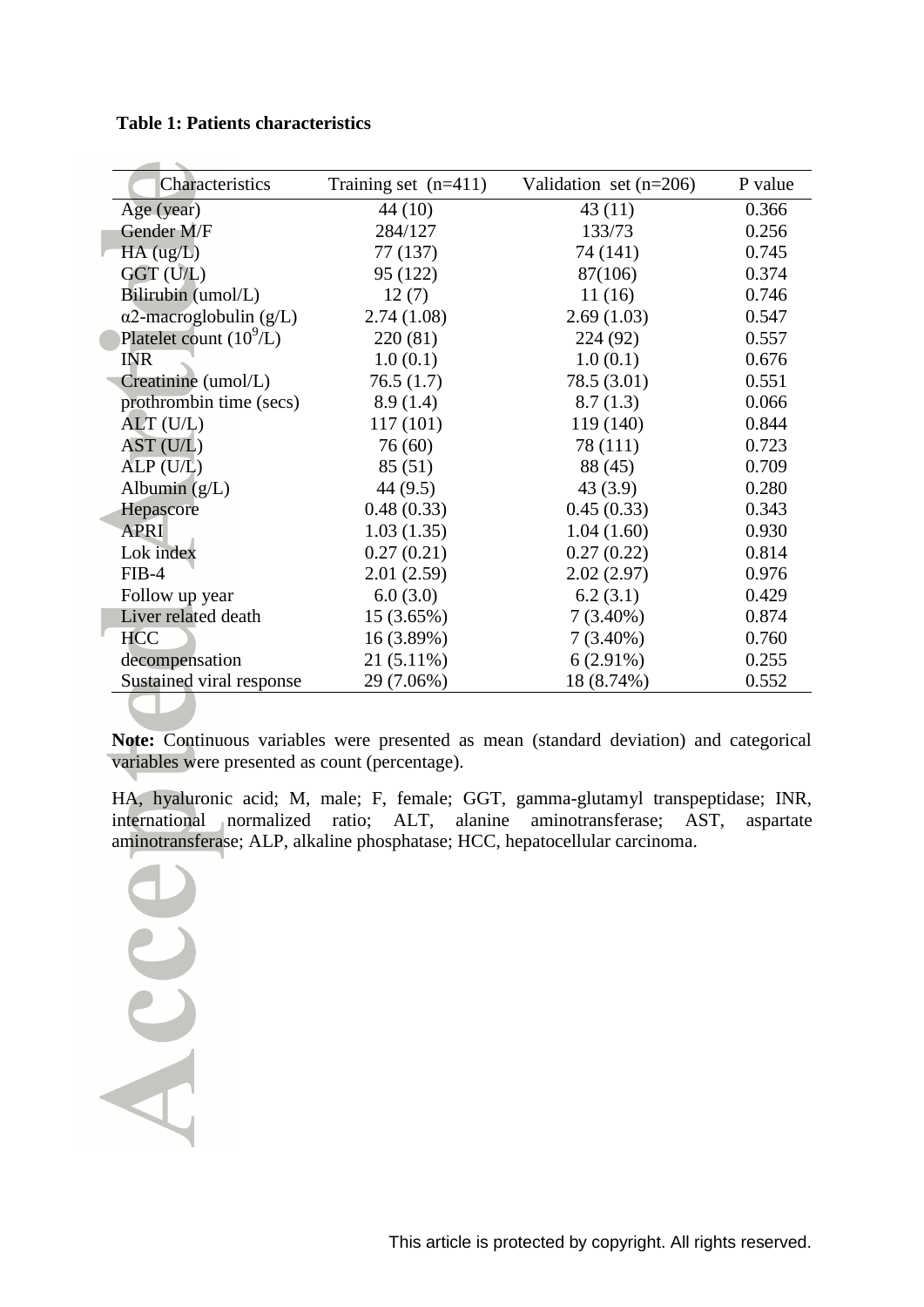|                  | Coefficient, p value |              |                |              |                          |              |
|------------------|----------------------|--------------|----------------|--------------|--------------------------|--------------|
|                  | Liver related death  |              | Decompensation |              | Hepatocellular carcinoma |              |
|                  | Univariate           | Multivariate | Univariate     | Multivariate | Univariate               | Multivariate |
| HA               | 0.006                | 0.0041       | 0.006          | 0.0031       | 0.005                    |              |
|                  | p<0.001              | $P=0.004$    | P<0.001        | $P=0.017$    | P<0.001                  |              |
| <b>GGT</b>       | 0.004                | 0.0042       | 0.003          | 0.030        | 0.003                    |              |
|                  | P<0.001              | P < 0.001    | P<0.001        | $P=0.005$    | P<0.001                  |              |
| <b>Bilirubin</b> | 0.071                |              | 0.052          |              | 0.068                    |              |
|                  | P<0.001              |              | $P=0.004$      |              | P < 0.001                |              |
| $\alpha$ 2-      | 0.669                |              | 0.510          |              | 0.904                    | 0.6408       |
| macroglobulin    | $P=0.001$            |              | $P=0.004$      |              | P < 0.001                | $P=0.007$    |
| Platelet count   | $-0.021$             |              | $-0.013$       |              | $-0.020$                 |              |
|                  | P<0.001              |              | P < 0.001      |              | P < 0.001                |              |
| <b>INR</b>       | 8.093                |              | 6.255          |              | 7.125                    |              |
|                  | P < 0.001            |              | P < 0.001      |              | P < 0.001                |              |
| Prothrombin      | 0.275                |              | 0.215          |              | 0.287                    |              |
| time             | $P=0.002$            |              | $P=0.010$      |              | P < 0.001                |              |
| <b>ALT</b>       | 0.035                |              | 0.0002         |              | 0.004                    |              |
|                  | $P=0.073$            |              | $P=0.915$      |              | $P=0.011$                |              |
| <b>AST</b>       | 0.012                |              | 0.009          |              | 0.011                    |              |
|                  | P<0.001              |              | P < 0.001      |              | P < 0.001                |              |
| creatinine       | 0.005                |              | $-0.007$       |              | 0.001                    |              |
|                  | $P=0.008$            |              | $P=0.681$      |              | $P=0.857$                |              |
| <b>ALP</b>       | 0.009                |              | 0.009          |              | 0.008                    | 0.0093       |
|                  | P<0.001              |              | P < 0.001      |              | P < 0.001                | P < 0.001    |
| albumin          | $-0.313$             | $-0.1792$    | $-0.333$       | $-0.1870$    | $-0.181$                 |              |
|                  | P<0.001              | $P=0.067$    | P < 0.001      | $P=0.034$    | P < 0.001                |              |
| age              | 0.104                | 0.0377       | 0.118          | 0.0562       | 0.152                    | 0.1350       |
|                  | P < 0.001            | $P=0.148$    | P < 0.001      | $P=0.019$    | P < 0.001                | P < 0.001    |
| sex              | 0.600                | 0.4492       | $-0.315$       | $-0.5342$    | 1.095                    | 1.731        |
|                  | $P=0.353$            | $P=0.516$    | $P=0.484$      | $P=0.266$    | $P=0.148$                | $P=0.102$    |

**Table 2: Univariate and multivariate analysis to predict each end point.**

HA, hyaluronic acid; GGT, gamma-glutamyl transpeptidase; INR, international normalized ratio; ALT, alanine aminotransferase; AST, aspartate aminotransferase; ALP, alkaline phosphatase; HCC, hepatocellular carcinoma.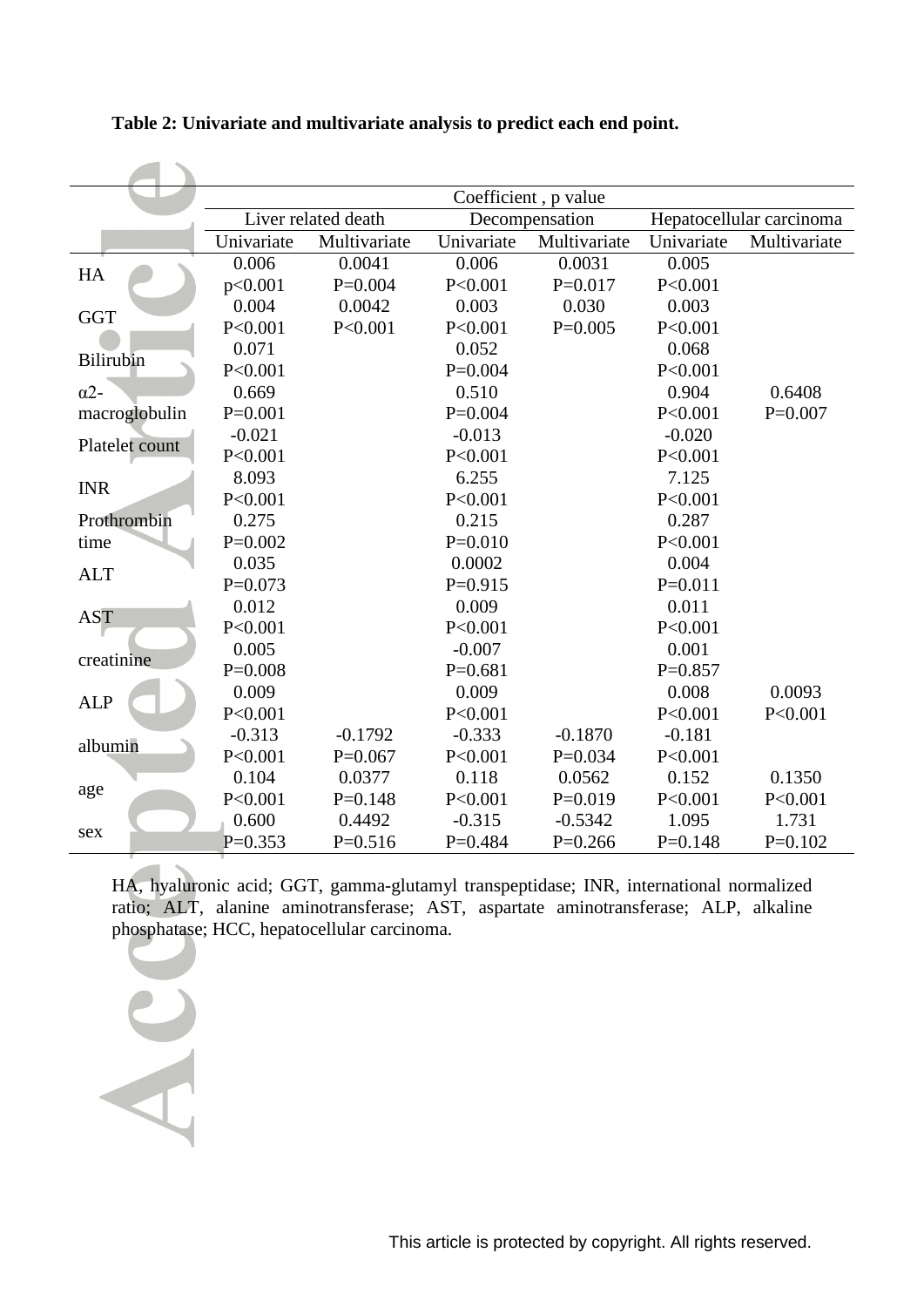| Models             |                     | <b>AUROC</b> (95% CI) |                   |  |  |
|--------------------|---------------------|-----------------------|-------------------|--|--|
|                    | Liver related death | Decompensation        | <b>HCC</b>        |  |  |
| LOS_death          | $0.95(0.92-0.97)$   |                       |                   |  |  |
| LOS_decompensation |                     | $0.88(0.81-0.96)$     |                   |  |  |
| LOS_HCC            |                     |                       | $0.94(0.90-0.97)$ |  |  |
| Hepascore          | $0.87(0.82-0.93)$   | $0.80(0.71-0.90)$     | $0.84(0.78-0.90)$ |  |  |
| <b>APRI</b>        | $0.89(0.84-0.94)$   | $0.75(0.64-0.87)$     | $0.84(0.75-0.92)$ |  |  |
| $FIB-4$            | $0.92(0.87-0.96)$   | $0.84(0.77-0.92)$     | $0.87(0.82-0.93)$ |  |  |
| Lok index          | $0.86(0.75-0.96)$   | $0.81(0.71-0.91)$     | $0.80(0.70-0.90)$ |  |  |

# **Table 3: Comparison of the accuracy of LOS panel with other models to predict liver**

**related outcomes.** The Contract of

**Note:** Serum models were compared using the whole cohort.

Accept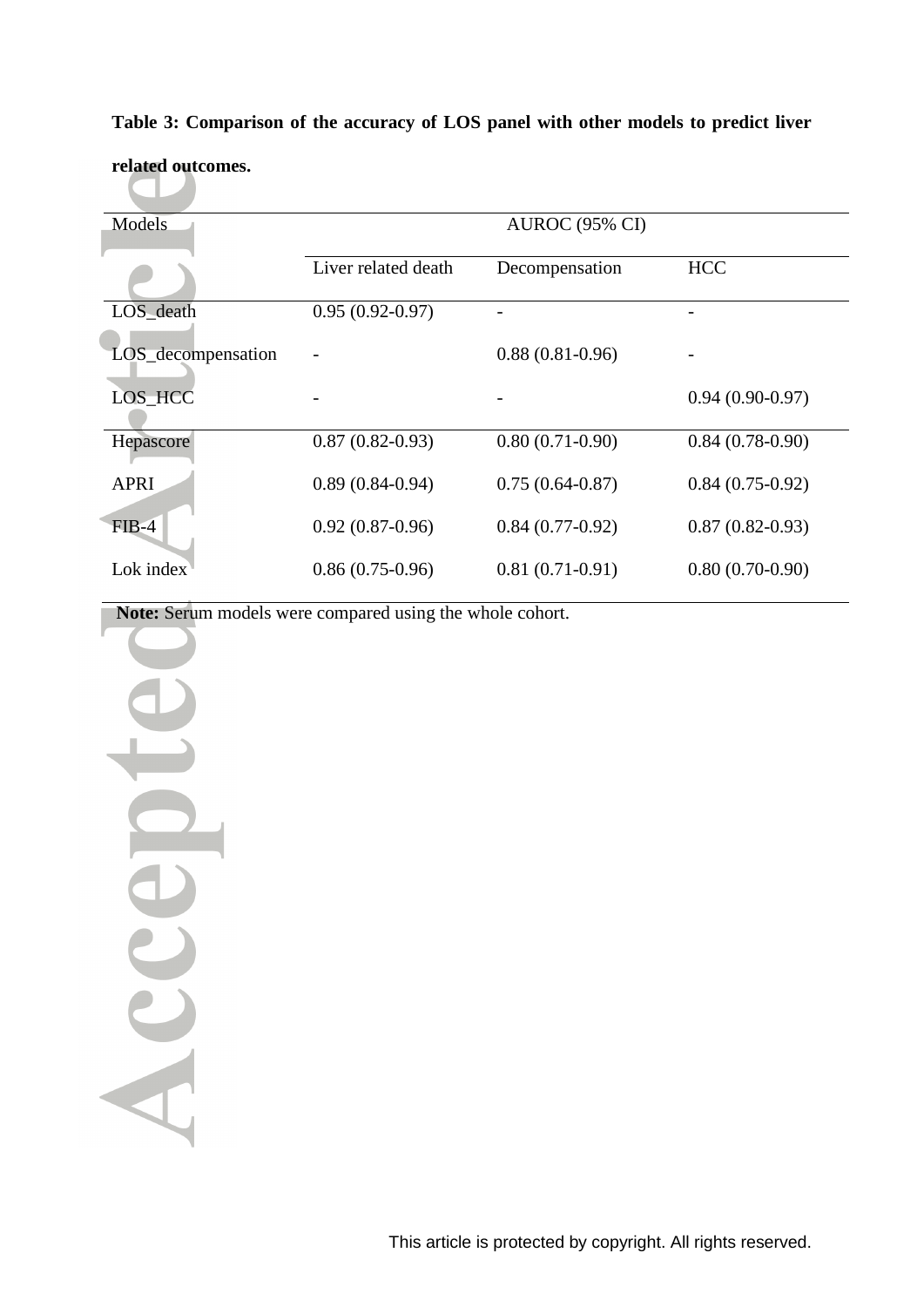

**Figure1. Survival curves according to LOS panel.** (A): Liver related survival (B): Decompensation free survival (C): HCC free survival.